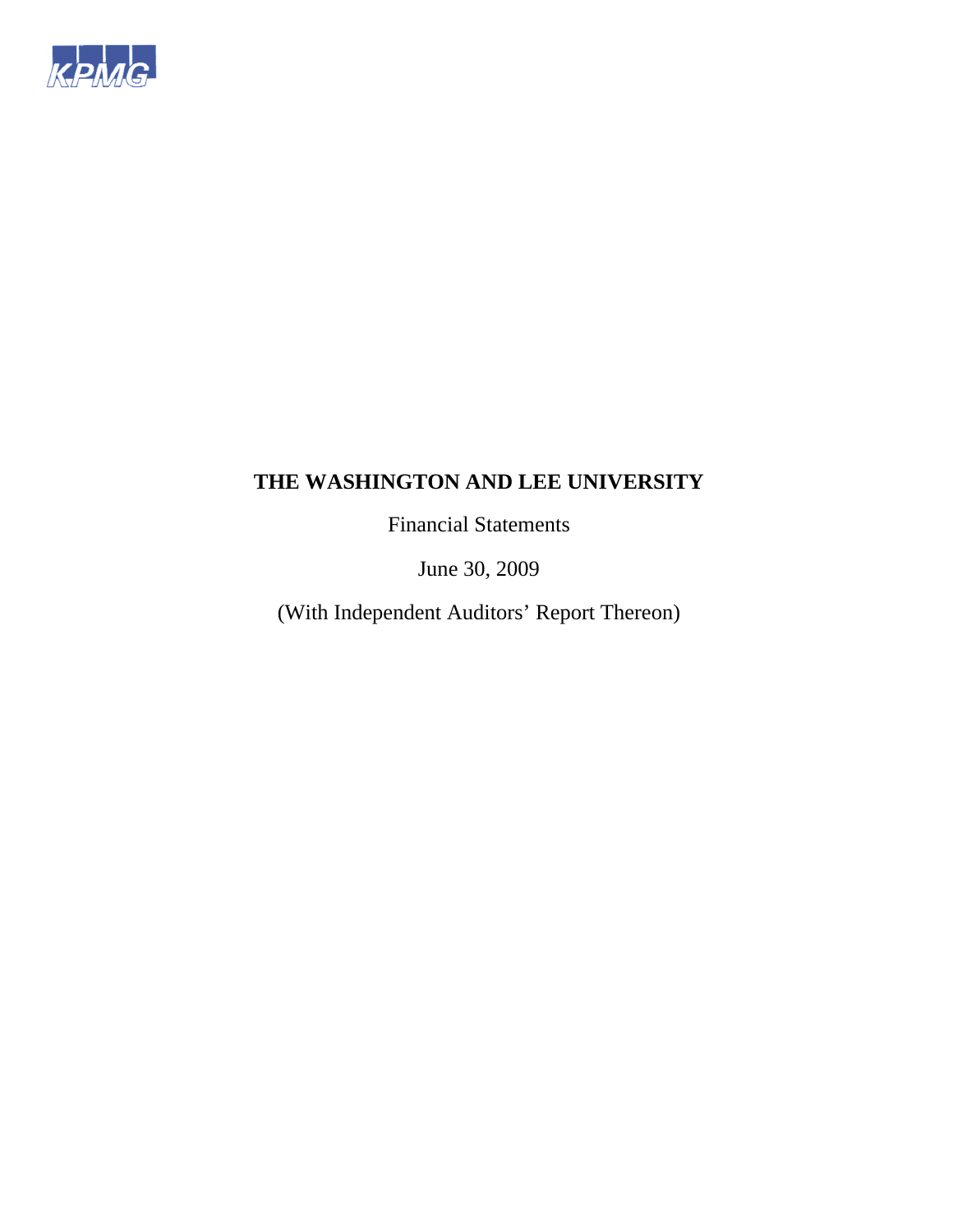# **BOARD OF TRUSTEES**

June 30, 2009

# J. Donald Childress, Rector

| Robert M. Balentine, Jr. | John M. McCardell, Jr.  |
|--------------------------|-------------------------|
| Frederick E. Cooper      | Thomas N. McJunkin      |
| Kimberly T. Duchossois   | Jessine A. Monaghan     |
| Mark R. Eaker            | Michael A. Monier       |
| J. Hagood Ellison, Jr.   | Harry J. Phillips, Jr.  |
| Jorge E. Estrada         | <b>Bennett L. Ross</b>  |
| J. Scott Fechnay         | Robert E. Sadler, Jr.   |
| William H. Fishback, Jr. | Martin E. Stein, Jr.    |
| C. Douglas Fuge          | Warren A. Stephens      |
| Benjamin S. Gambill, Jr. | Sarah Nash Sylvester    |
| J. Baker Gentry, Jr.     | Charles B. Tomm         |
| Robert J. Grey, Jr.      | John W. Vardaman, Jr.   |
| Bernard C. Grigsby II    | Thomas R. Wall IV       |
| R. Allen Haight          | Mrs. Alston Parker Watt |
| Ray V. Hartwell III      | William M. Webster, IV  |
| Peter C. Keefe           | Dallas Hagewood Wilt    |
| John D. Klinedinst       | John Anthony Wolf       |

# PRESIDENT OF THE UNIVERSITY

Kenneth P. Ruscio

SECRETARY TREASURER

James D. Farrar, Jr. Steven G. McAllister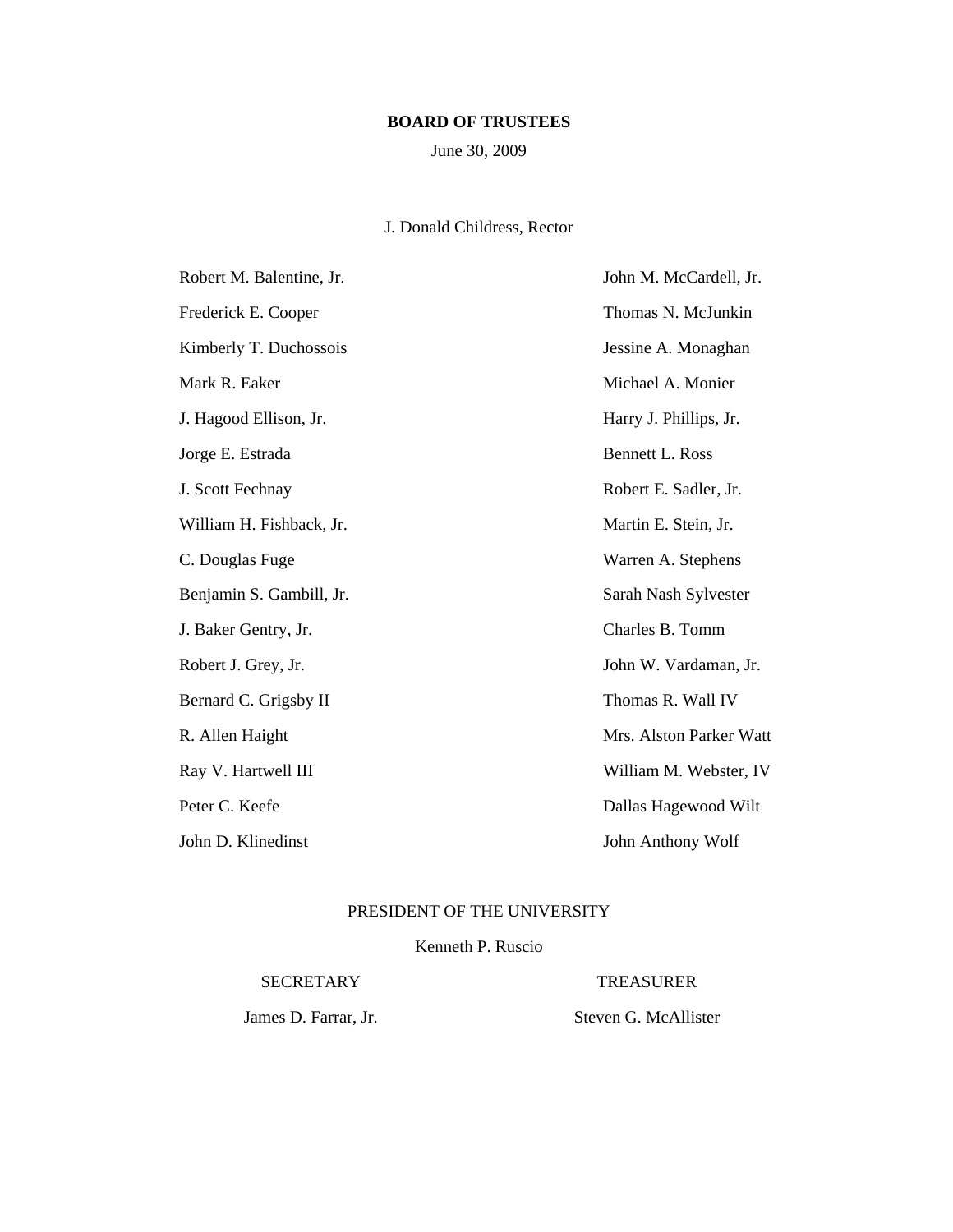

**KPMG LLP**  Suite 1710 10 S. Jefferson Street Roanoke, VA 24011-1331

# **Independent Auditors' Report**

The Board of Trustees The Washington and Lee University:

We have audited the accompanying statement of financial position of The Washington and Lee University (the University) as of June 30, 2009, and the related statements of activities, and cash flows for the year then ended. These financial statements are the responsibility of the University's management. Our responsibility is to express an opinion on these financial statements based on our audit. The prior year summarized comparative information has been derived from the University's 2008 financial statements, and, in our report dated October 27, 2008, we expressed an unqualified opinion on those financial statements.

We conducted our audit in accordance with auditing standards generally accepted in the United States of America. Those standards require that we plan and perform the audit to obtain reasonable assurance about whether the financial statements are free of material misstatement. An audit includes consideration of internal control over financial reporting as a basis for designing audit procedures that are appropriate in the circumstances, but not for the purpose of expressing an opinion on the effectiveness of the University's internal control over financial reporting. Accordingly, we express no such opinion. An audit also includes examining, on a test basis, evidence supporting the amounts and disclosures in the financial statements, assessing the accounting principles used and significant estimates made by management, as well as evaluating the overall financial statement presentation. We believe that our audit provides a reasonable basis for our opinion.

In our opinion, the financial statements referred to above present fairly, in all material respects, the financial position of The Washington and Lee University as of June 30, 2009, and the changes in its net assets and its cash flows for the year then ended in conformity with U.S. generally accepted accounting principles.

As discussed in notes 2(r) and 9 to the financial statements, the University adopted the provisions of FASB Staff Position FAS 117-1, *Endowments of Not-for-Profit Organizations: Net Asset Classification of Funds Subject to an Enacted Version of the Uniform Prudent Management of Institutional Funds Act, and Enhanced Disclosures for All Endowment Funds*, as of July 1, 2008.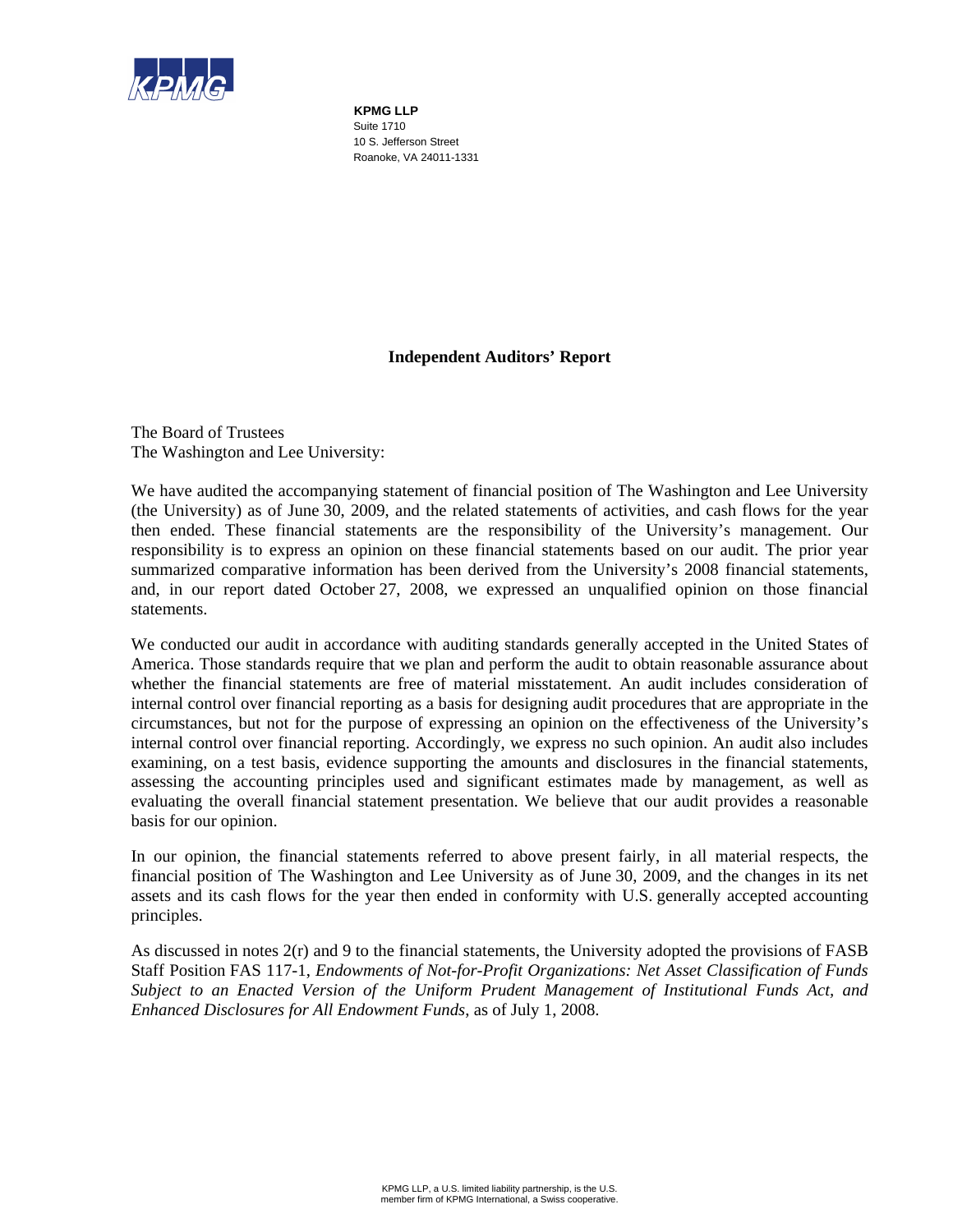

As discussed in notes 2(r) and 20 to the financial statements, the University adopted the provisions of Statement of Financial Accounting Standards No. 157, *Fair Value Measurements*, as amended, as of July 1, 2008.

KPMG LLP

October 28, 2009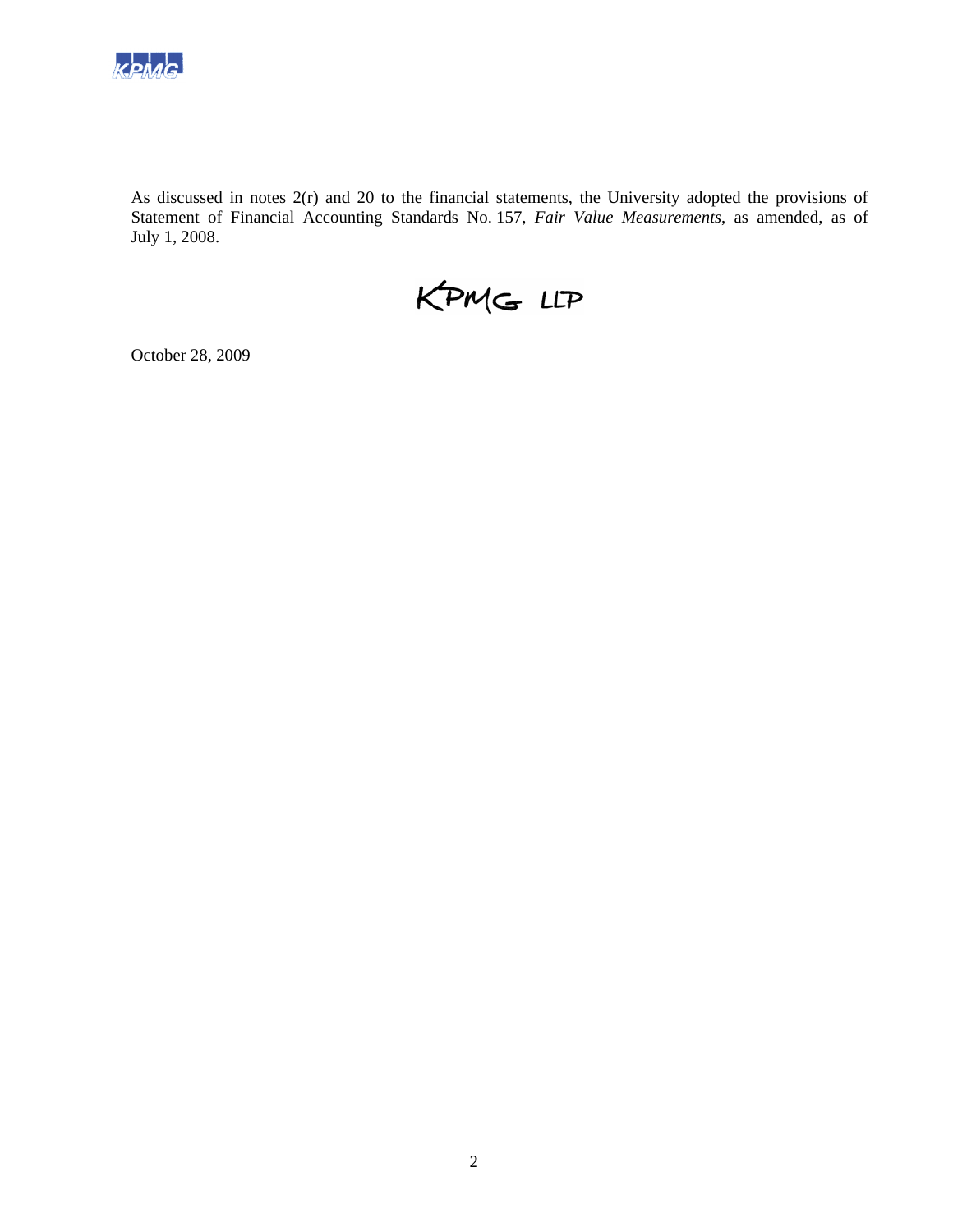# Statement of Financial Position

# June 30, 2009 (with comparative information as of June 30, 2008) (In thousands)

| <b>Assets</b>                                                                                                                                                                                                                                                                                                                                                         | 2009                                                                                               | 2008                                                                                        |
|-----------------------------------------------------------------------------------------------------------------------------------------------------------------------------------------------------------------------------------------------------------------------------------------------------------------------------------------------------------------------|----------------------------------------------------------------------------------------------------|---------------------------------------------------------------------------------------------|
| Cash and cash equivalents<br>Accounts and other receivables<br>Notes receivable, net (note 3)<br>Contributions receivable, net (note 4)<br>Inventories<br>Investments (notes 8, 14 and 20)<br>Funds held in trust by others (notes 10, 18 and 20)                                                                                                                     | \$<br>3,335<br>1,523<br>4,687<br>119,415<br>895<br>706,138<br>272,461                              | 9,924<br>1,823<br>4,058<br>118,628<br>901<br>840,822<br>303,214                             |
| Assets restricted to investment in land, buildings, and equipment (note 5)<br>Land, buildings, and equipment, net (note 5)<br>Debt issuance costs, net                                                                                                                                                                                                                | 2,809<br>199,214<br>871                                                                            | 2,354<br>198,736<br>913                                                                     |
| <b>Total</b> assets                                                                                                                                                                                                                                                                                                                                                   | \$<br>1,311,348                                                                                    | 1,481,373                                                                                   |
| <b>Liabilities and Net Assets</b>                                                                                                                                                                                                                                                                                                                                     |                                                                                                    |                                                                                             |
| Liabilities:<br>Accounts and other payables (notes 11 and 20)<br>Accrued compensation<br>Student and other deposits<br>Deferred revenue<br>U.S. Government grants refundable<br>Split interest agreement obligations (note 14)<br>Asset retirement obligations<br>Postretirement benefit obligation (note 16)<br>Long-term debt (note 11)<br><b>Total liabilities</b> | \$<br>5,355<br>2,123<br>1,061<br>1,755<br>1,998<br>57,492<br>2,832<br>11,499<br>122,750<br>206,865 | 7,496<br>1,368<br>1,050<br>1,533<br>1,966<br>76,450<br>2,770<br>9,653<br>126,117<br>228,403 |
| Net assets (note 9):<br>Unrestricted<br>Temporarily restricted (note 6)<br>Permanently restricted (note 7)<br>Total net assets                                                                                                                                                                                                                                        | 215,304<br>258,754<br>630,425<br>1,104,483                                                         | 558,765<br>73,881<br>620,324<br>1,252,970                                                   |
| Commitments and contingencies (notes 8, 17 and 19)                                                                                                                                                                                                                                                                                                                    |                                                                                                    |                                                                                             |
| Total liabilities and net assets                                                                                                                                                                                                                                                                                                                                      | \$<br>1,311,348                                                                                    | 1,481,373                                                                                   |

See accompanying notes to financial statements.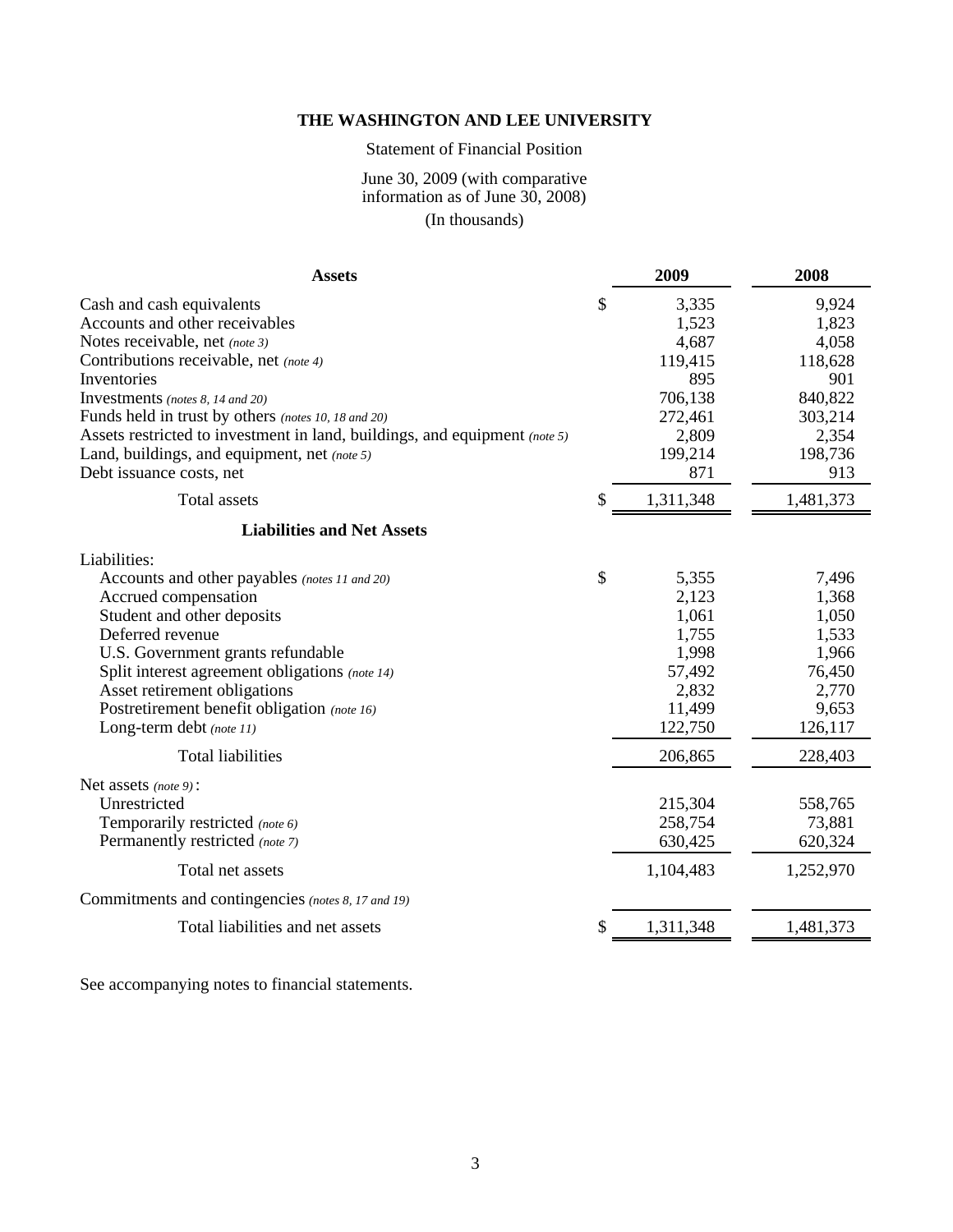#### Statement of Activities

#### Year ended June 30, 2009 (with summarized comparative information for the year ended June 30, 2008) (In thousands)

|                                                                                                                                                                                                                                                                                                                                                                                            |                                                                         | 2009                                                           |                                                         |                                                                         |                                                                         |
|--------------------------------------------------------------------------------------------------------------------------------------------------------------------------------------------------------------------------------------------------------------------------------------------------------------------------------------------------------------------------------------------|-------------------------------------------------------------------------|----------------------------------------------------------------|---------------------------------------------------------|-------------------------------------------------------------------------|-------------------------------------------------------------------------|
|                                                                                                                                                                                                                                                                                                                                                                                            | Unrestricted                                                            | <b>Temporarily</b><br>restricted                               | Permanently<br>restricted                               | <b>Total</b>                                                            | 2008<br><b>Total</b>                                                    |
| Operating revenue and gains:<br>Tuition and fees<br>Less donor funded student financial aid<br>Less institutionally funded student financial aid                                                                                                                                                                                                                                           | \$<br>78,130<br>(17, 828)<br>(5,735)                                    |                                                                |                                                         | 78,130<br>(17, 828)<br>(5,735)                                          | 75,908<br>(16, 338)<br>(4,909)                                          |
| Net tuition and fees                                                                                                                                                                                                                                                                                                                                                                       | 54,567                                                                  |                                                                |                                                         | 54,567                                                                  | 54,661                                                                  |
| Endowment return allocated to operations (note $8$ )<br>Other investment income (note $8$ )<br>Distributions from funds held in trust by others (note 10)<br>Contributions                                                                                                                                                                                                                 | 30,142<br>547<br>9,056<br>7,764                                         | 3,903<br>190<br>65                                             |                                                         | 34,045<br>737<br>9,121<br>7,764                                         | 30,804<br>1,461<br>8,326<br>11,807                                      |
| Auxiliary enterprises (net of \$1,259 and \$1,041 of<br>institutionally funded student financial aid)<br>Governmental and other grants<br>Other                                                                                                                                                                                                                                            | 15,293<br>445                                                           | 2,969<br>34                                                    |                                                         | 15,293<br>2,969<br>479                                                  | 14,864<br>2,838<br>556                                                  |
| Net assets released from restrictions (note 12):<br>Satisfaction of program restrictions<br>Satisfaction of equipment acquisition restrictions                                                                                                                                                                                                                                             | 9,511<br>339                                                            | (9,511)<br>(339)                                               |                                                         |                                                                         |                                                                         |
| Total operating revenue and gains                                                                                                                                                                                                                                                                                                                                                          | 127,664                                                                 | (2,689)                                                        |                                                         | 124,975                                                                 | 125,317                                                                 |
| Operating expenses (note 13):<br>Instruction<br>Research<br>Public service<br>Academic support<br>Financial aid<br>Student services<br>Institutional support<br>Auxiliary enterprises                                                                                                                                                                                                      | 57,955<br>2,387<br>804<br>17,120<br>2,335<br>12,055<br>17,775<br>17,560 |                                                                |                                                         | 57,955<br>2,387<br>804<br>17,120<br>2,335<br>12,055<br>17,775<br>17,560 | 53,636<br>1,951<br>661<br>14,824<br>1,646<br>11,424<br>16,251<br>16,808 |
| Total operating expenses                                                                                                                                                                                                                                                                                                                                                                   | 127,991                                                                 |                                                                |                                                         | 127,991                                                                 | 117,201                                                                 |
| Change in net assets from operating activities                                                                                                                                                                                                                                                                                                                                             | (327)                                                                   | (2,689)                                                        |                                                         | (3,016)                                                                 | 8,116                                                                   |
| Nonoperating activities:<br>Investment returns, net of amount allocated to operations<br>(note 8)<br>Change in value of funds held in trust by others<br>Split interest agreements, net<br>Contributions (note 4)<br>Other, net<br>Net assets released for fixed asset acquisitions (note 12)<br>Postretirement (charge) credit other than benefit cost<br>(note 16)<br>Redesignated funds | (70, 751)<br>(70)<br>5,127<br>(1,249)<br>2,202                          | (100, 182)<br>(3,856)<br>2,014<br>17,412<br>(5,127)<br>(1,092) | (1,519)<br>(26, 887)<br>959<br>38,501<br>157<br>(1,110) | (172, 452)<br>(30,743)<br>2,903<br>55,913<br>157<br>(1,249)             | (17,040)<br>(5,764)<br>(3,161)<br>27,286<br>66<br>922                   |
| Total nonoperating activities                                                                                                                                                                                                                                                                                                                                                              | (64, 741)                                                               | (90, 831)                                                      | 10,101                                                  | (145, 471)                                                              | 2,309                                                                   |
| Change in net assets before reclassification                                                                                                                                                                                                                                                                                                                                               | (65,068)                                                                | (93,520)                                                       | 10,101                                                  | (148, 487)                                                              | 10,425                                                                  |
| Reclassification of net assets due to adoption<br>of FSP 117-1 (note $2(r)$ )                                                                                                                                                                                                                                                                                                              | (278, 393)                                                              | 278,393                                                        |                                                         |                                                                         |                                                                         |
| Change in net assets                                                                                                                                                                                                                                                                                                                                                                       | (343, 461)                                                              | 184,873                                                        | 10,101                                                  | (148, 487)                                                              | 10,425                                                                  |
| Net assets:<br>Beginning of year                                                                                                                                                                                                                                                                                                                                                           | 558,765                                                                 | 73,881                                                         | 620,324                                                 | 1,252,970                                                               | 1,242,545                                                               |
| End of year                                                                                                                                                                                                                                                                                                                                                                                | 215,304<br>\$                                                           | 258,754                                                        | 630,425                                                 | 1,104,483                                                               | 1,252,970                                                               |

See accompanying notes to financial statements.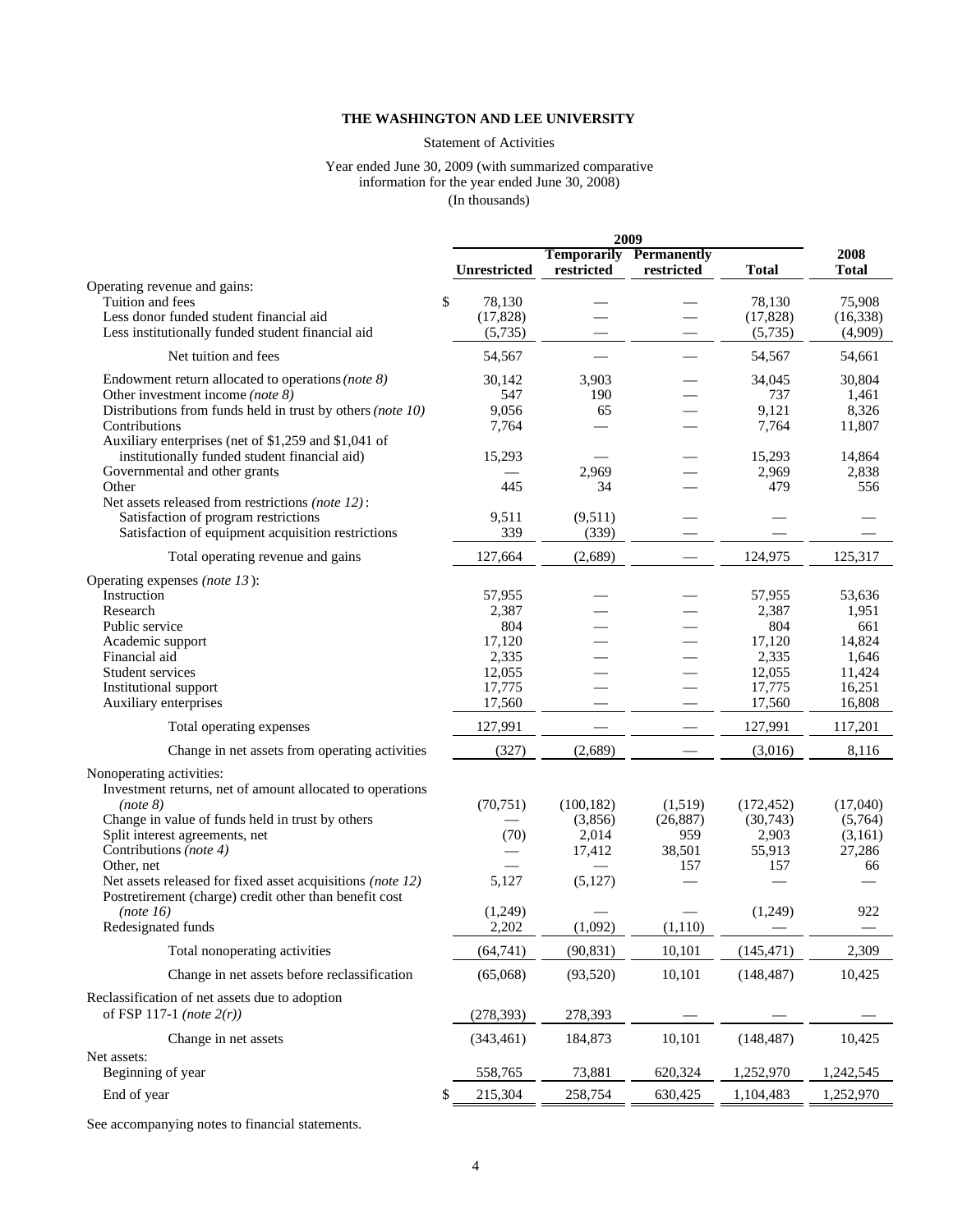# Statement of Cash Flows

#### Year ended June 30, 2009 (with comparative information for the year ended June 30, 2008) (In thousands)

|                                                                                           | 2009             | 2008        |
|-------------------------------------------------------------------------------------------|------------------|-------------|
| Cash flows from operating activities:                                                     |                  |             |
| Change in net assets                                                                      | \$<br>(148, 487) | 10,425      |
| Adjustments to reconcile change in net assets to net cash and cash                        |                  |             |
| equivalents used in operating activities:                                                 |                  |             |
| Realized and unrealized losses (gains) on investments                                     | 143,709          | (1,686)     |
| Unrealized losses on funds held in trust by others                                        | 31,055           | 4,667       |
| Depreciation, amortization and accretion                                                  | 9,086            | 8,524       |
| Actuarial losses on annuity obligations, net                                              | 3,079            | 2,519       |
| Contributions of investments                                                              | (14, 640)        | (18,880)    |
| Contributions restricted for long-term investment                                         | (40, 231)        | (23, 974)   |
| Interest and dividends restricted for long-term investment                                | (1, 478)         | (1,750)     |
| Changes in operating assets and liabilities:                                              |                  |             |
| Accounts and other receivables, net                                                       | (329)            | (1,222)     |
| Contributions receivable, net                                                             | (787)            | 14,699      |
| Inventories                                                                               | 6                | (171)       |
| Accounts payable and other accrued liabilities                                            | 459              | 15          |
| Student and other deposits                                                                | 11               | (253)       |
| Deferred revenue                                                                          | 222              | (74)        |
| U.S. Government grants refundable                                                         | 32               | (3)         |
| Split interest agreement obligations                                                      | (4, 421)         | 3,560       |
| Net cash and cash equivalents used in operating activities                                | (22, 714)        | (3,604)     |
| Cash flows from investing activities:                                                     |                  |             |
| Purchases of land, buildings, and equipment                                               | (9,627)          | (22, 218)   |
| Purchases of investments restricted to land, buildings, and equipment                     | (4,848)          | (5, 124)    |
| Proceeds from sale of investments                                                         | 221,298          | 1,519,440   |
| Purchases of investments                                                                  | (223, 402)       | (1,505,210) |
| Net cash and cash equivalents used in investing activities                                | (16, 579)        | (13, 112)   |
|                                                                                           |                  |             |
| Cash flows from financing activities:                                                     |                  |             |
| Interest and dividends restricted for long-term investment                                | 1,478            | 1,750       |
| Proceeds from contributions restricted for long-term investment in<br>endowment and plant | 40,231           | 23,974      |
| Payments of split interest agreements                                                     | (5,805)          | (6, 443)    |
| Payments on long-term debt                                                                | (3,200)          | (3,538)     |
| Net cash and cash equivalents provided by financing activities                            | 32,704           | 15,743      |
|                                                                                           |                  |             |
| Net decrease in cash and cash equivalents                                                 | (6,589)          | (973)       |
| Cash and cash equivalents:<br>Beginning of year                                           | 9,924            | 10,897      |
|                                                                                           |                  |             |
| End of year                                                                               | \$<br>3,335      | 9,924       |
| Supplemental disclosure of cash flow information:                                         |                  |             |
| Cash paid during the year for interest                                                    | \$<br>6,240      | 6,417       |
| Noncash investing and financing activities:                                               |                  |             |
| Contributions of investments                                                              | \$<br>14,640     | 18,880      |
|                                                                                           |                  |             |

See accompanying notes to financial statements.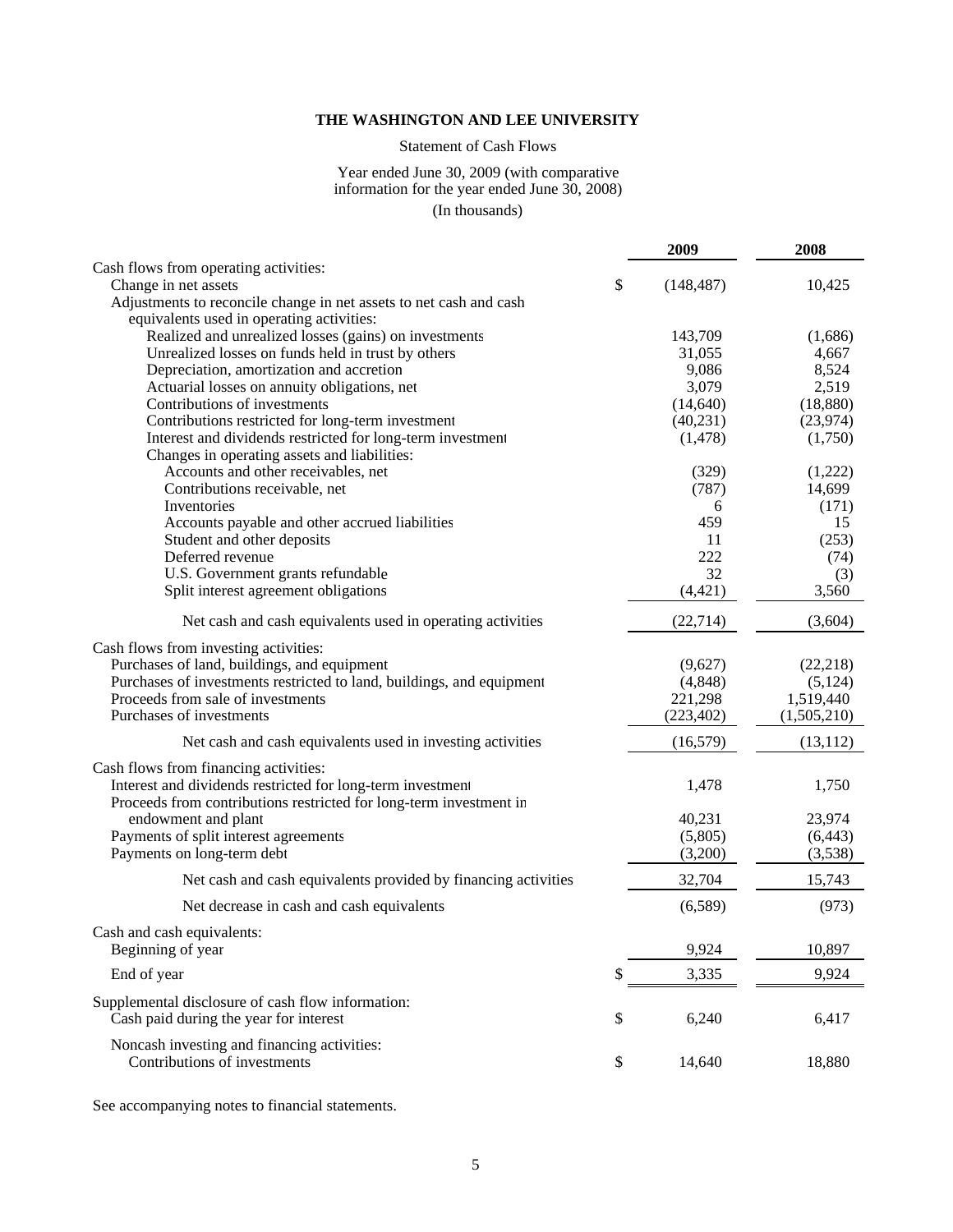Notes to Financial Statements

June 30, 2009 (with comparative information for the year ended June 30, 2008)

#### **(1) Description of Organization**

The Washington and Lee University (the University) is a private, liberal arts university in Lexington, Virginia. Founded in 1749, it is the ninth oldest institution of higher learning in the nation. The University is named after George Washington, as he gave the school its first major endowment, and after General Robert E. Lee, as a result of his strong leadership as president of the University. The University is comprised of the College, the Ernest Williams II School of Commerce, Economics and Politics, and the School of Law. There are approximately 1,700 undergraduate students and approximately 400 law students.

#### **(2) Summary of Significant Accounting Policies**

#### *(a) Basis of Financial Statement Presentation*

The financial statements have been prepared on the accrual basis of accounting.

#### *(b) Classification of Net Assets*

Based on the existence or absence of donor-imposed restrictions, the University's net assets have been grouped into the following three classes:

*Unrestricted* – Net assets that are not subject to donor-imposed stipulations.

*Temporarily Restricted* – Net assets whose use is limited by donor-imposed stipulations that either expire by passage of time or can be fulfilled and removed by actions of the University pursuant to those stipulations.

*Permanently Restricted* – Net assets whose use is limited by donor-imposed stipulations that neither expire by passage of time nor can be fulfilled or otherwise removed by the University.

The University retains an interest in several funds held in trust by others (see note 10) which are classified as permanently restricted net assets. Annual adjustments to record the University's interest in such trusts at the current market value are also recorded as permanently restricted in the statement of activities and are, therefore, reflected as permanently restricted net assets in the statement of financial position.

#### *(c) Summarized Comparative Information*

The statement of activities includes certain summarized comparative information for the year ended June 30, 2008 in total but not by net asset class. Such information does not include sufficient detail to constitute a presentation in conformity with U.S. generally accepted accounting principles. Accordingly, such information should be read in conjunction with the University's financial statements for the year ended June 30, 2008 from which the summarized information was derived.

#### *(d) Cash and Cash Equivalents*

The University considers all highly liquid investments with a maturity of three months or less when purchased to be cash equivalents, except those cash equivalents held by investment managers as part of their long-term investment strategy.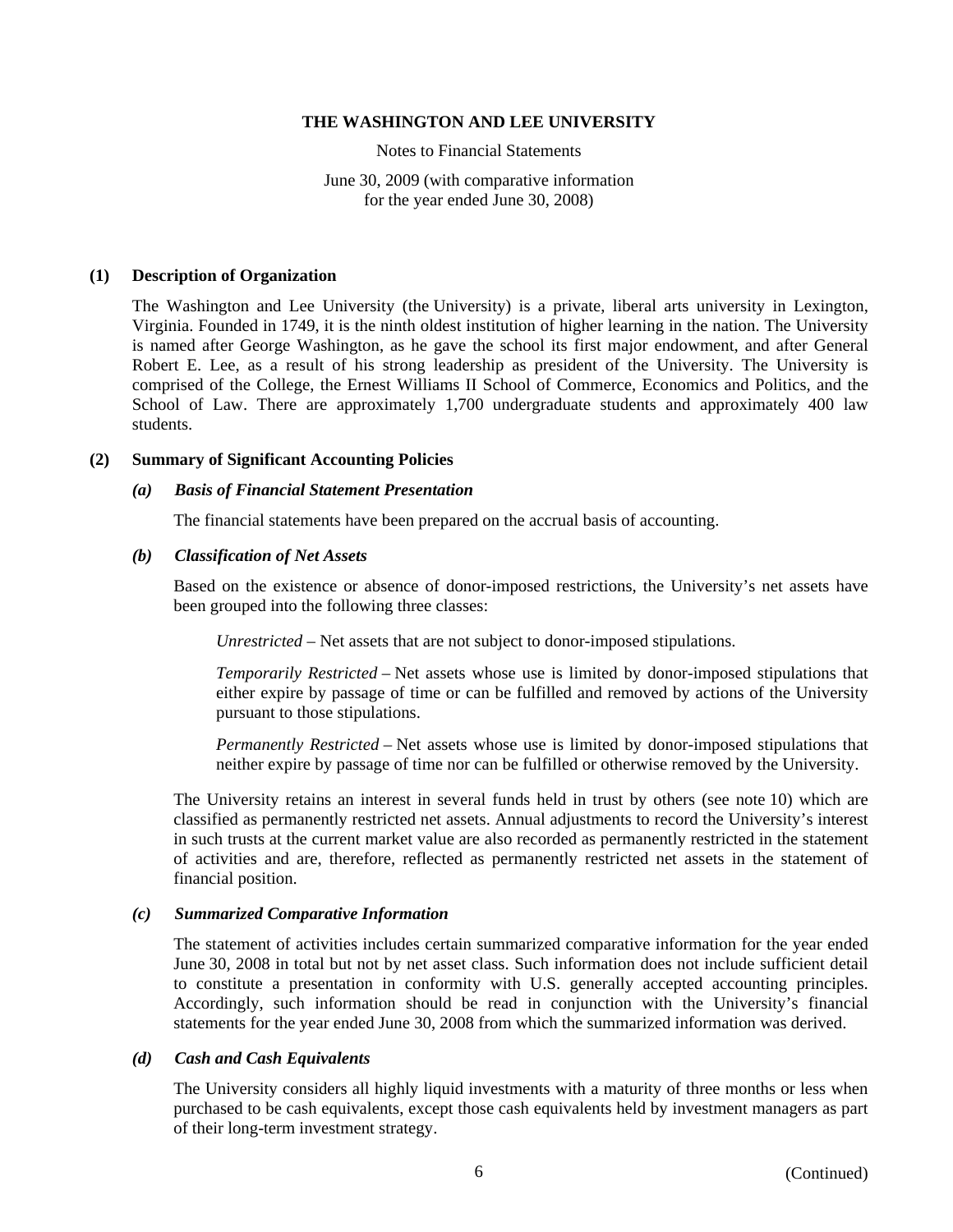Notes to Financial Statements

June 30, 2009 (with comparative information for the year ended June 30, 2008)

#### *(e) Inventories*

Inventories are stated at the lower of cost or market with cost determined on the first-in, first-out (FIFO) basis.

#### *(f) Investments*

Investments in marketable equity securities and all investments in debt securities are reported at fair value based on quoted market prices at the reporting date.

Other investments, such as hedge fund investments, private equity and venture capital, natural resource and real estate investments, are reported at estimated fair value, based on valuations provided by external investment managers. Because these alternative investments are not readily marketable, their estimated fair value is subject to additional uncertainty, and therefore values realized upon disposition may vary significantly from currently reported fair values.

Investments are exposed to several risks, such as interest rate, currency, market and credit risks. Due to the level of risk associated with certain investment securities, it is at least reasonably possible that changes in the values of investment securities will occur in the near term and that such changes could materially affect the amounts reported in the University's financial statements.

Gifts of investments are recorded at their fair value (based upon quotations or appraisals) at the date of gift. Purchases and sales of investments are recorded on the trade date. All investment income is reported in the period earned as unrestricted revenues, temporarily restricted revenues, or permanently restricted revenues depending on donor restrictions. The amount of investment income necessary to satisfy the Board of Trustees (the Board) approved spending policy for the endowment fund is included in the endowment returns allocated to operations in the statement of activities. Any excess of income earned over the approved spending amount is retained in the endowment pool.

Except for investments where donors specifically provide otherwise, investments are maintained in a pool. Gifts that are invested in the pool are assigned units of participation in the pool based upon their fair market value on the date of gift and the most recently determined unit market value for the existing units of participation. Subsequent distributions of annual income, based on the spending formula authorized by the Board, of the investment pool are based upon the number of units of participation. Withdrawals are based upon the most recently determined market value of the respective units of participation, which includes both realized and unrealized net gains or losses. The market value of the units of participation is calculated monthly.

## *(g) Split Interest Agreements*

The University records split interest agreements such as charitable remainder trusts and charitable lead trusts in accordance with the AICPA's *Audit and Accounting Guide for Not-For-Profit Organizations*. Donors establish and fund a trust with specified distributions to be made to a designated beneficiary or beneficiaries over the trust's term. If applicable, liabilities to beneficiaries associated with these split interest agreements are calculated using the appropriate discount rate at the time they are established. If applicable under generally accepted accounting principles, liabilities for these split interest agreements are adjusted annually for changes in actuarial assumptions,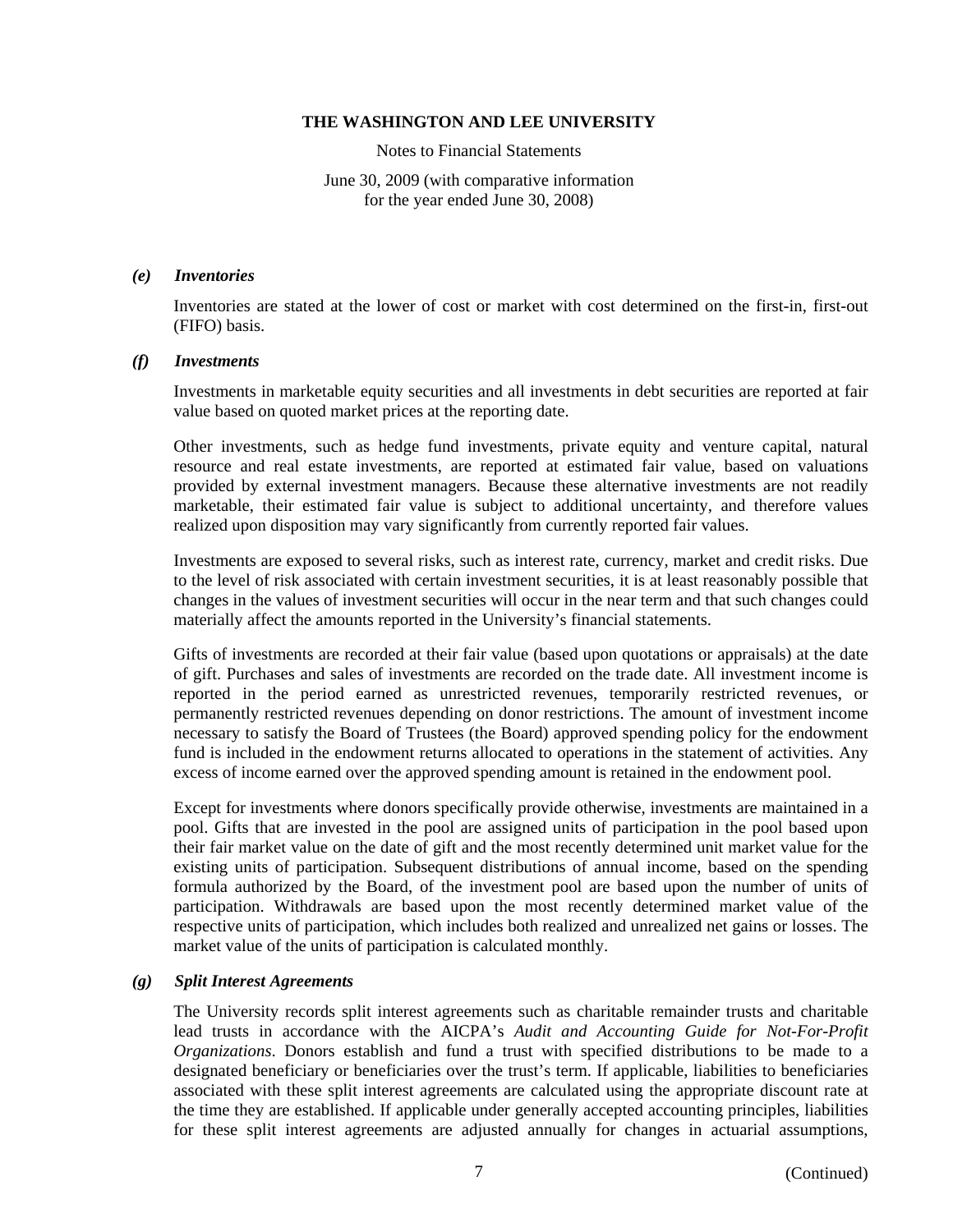Notes to Financial Statements

June 30, 2009 (with comparative information for the year ended June 30, 2008)

amortization of the discount or to use a current discount rate. Upon termination of the trust, the University receives the portion of assets remaining in the trust as specified by the donor.

Charitable remainder trusts, for which the University is not the trustee, are recorded at the fair value of their beneficial interest. The University records revenue for charitable lead trusts, for which the University is the trustee, based on the present value of future cash flows expected to be received by the University. The fair value of the assets held in trust by the University are included in investments and the associated liability, representing the present value of the liability to the donor's estate, is included in split interest agreement obligations in the statement of financial position.

The University also manages gift annuities, which consist of nontrust assets donated to the University in exchange for a fixed payment for a specified period of time. The gift annuities are recognized at fair value when received, and included in investments in the statement of financial position. The associated liability is initially calculated at the present value of future cash flows and adjusted in subsequent periods to reflect changes in actuarial assumptions. Liabilities associated with gift annuities are included in split interest agreement obligations in the statement of financial position.

Pooled life income funds are donated funds received by the University and are assigned a specific number of units in the pool. The donor is paid the amount of income earned on the donor's assigned units. Pooled life income funds are recorded at their fair value and are included in investments in the statement of financial position. The University's interest is recognized as contribution revenue in the period in which the assets are received by the donor. The difference between the fair value of the assets when received and the revenue recognized is recorded as a liability and included in split interest agreement obligations in the statement of financial position.

## *(h) Funds Held in Trust by Others*

Funds held in trust by others represent resources neither in the possession nor under the control of the University, but held and administered by outside fiscal agents, with the University deriving income from such funds. The fair value of the University's share of the assets is reflected in the statement of financial position and the income (including unrealized appreciation and depreciation) is recorded in the statement of activities.

## *(i) Land, Buildings, and Equipment*

Land, buildings, and equipment, including art properties, are stated at cost at the date of acquisition or fair value at the date of gift, less accumulated depreciation, computed on a straight-line basis over the estimated useful lives of land improvements (15-30 years), buildings (30-50 years), and equipment (10 years). The University does not provide depreciation on its art properties because a decrease in economic benefit is not anticipated since the University expects to take the necessary steps to maintain their condition. Interest on borrowings is capitalized from the date of the borrowing until the specified qualifying assets acquired with those borrowings are ready for their intended use or the borrowing is retired, whichever occurs first. Capitalized interest is amortized over the useful life of the qualifying asset.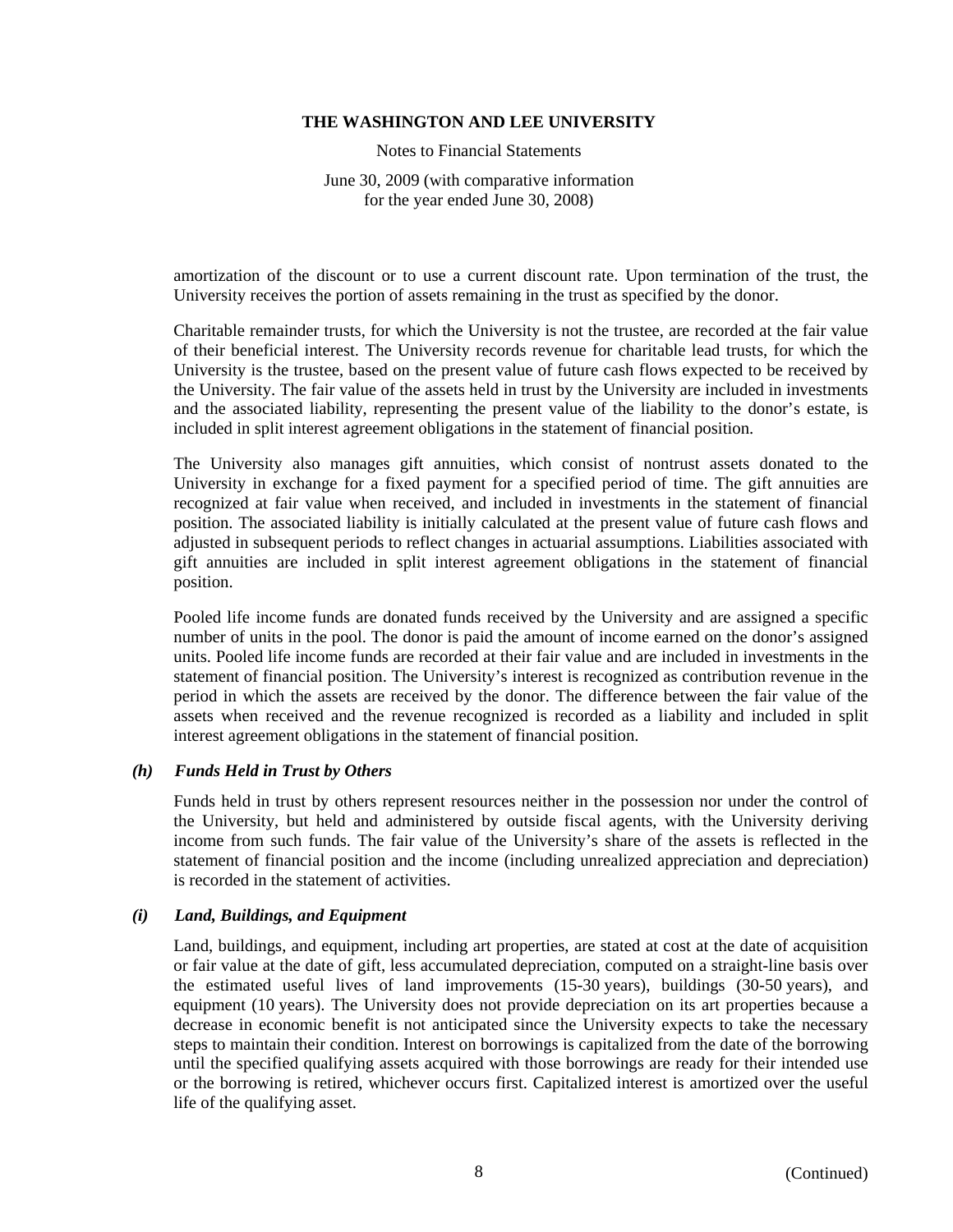Notes to Financial Statements

June 30, 2009 (with comparative information for the year ended June 30, 2008)

# *(j) Classification of Gifts*

Contributions, including unconditional promises to give, are reported as increases in the appropriate category of net assets, except contributions that impose restrictions that are met in the same fiscal year. These contributions are received and included in unrestricted revenues.

The University records gifts of cash and other assets at their fair value as restricted support if they are received with donor stipulations that limit their use. When a donor restriction expires, that is, when a stipulated time restriction ends or purpose restriction is accomplished, temporarily restricted net assets are reclassified to unrestricted net assets and reported in the statement of activities as net assets released from restrictions. Conditional promises to give are not recognized until the conditions on which they depend are substantially met.

The University reports gifts of land, buildings, and equipment as unrestricted support unless explicit donor stipulations specify how the donated assets must be used. Gifts of long-lived assets with explicit restrictions that specify how the assets are to be used and gifts of cash or other assets that must be used to acquire long-lived assets are reported as restricted support.

In the event a donor makes changes to the nature of a restricted gift which affects its classification among the net asset categories, such amounts are reflected as "redesignated funds" in the statement of activities.

## *(k) Contributions Receivable*

The University records a receivable to reflect the unconditional promises of donors to make future contributions. Unconditional promises to give that are expected to be collected in future years are recorded at the present value of their estimated future cash flows using discount rates applicable to the years in which the promises are received. An allowance is made for uncollectible contributions based upon management's judgment after analysis of creditworthiness of the donors, past collection experience, and other relevant factors.

## *(l) Asset Retirement Obligations*

The University has recorded a liability for its asset retirement obligations (ARO), although the exact timing and method of settlement are unknown. The ARO was capitalized as part of the carrying amount of the long-lived asset retroactively to the time at which legal or contractual regulations created the obligation. The ARO for the University is primarily associated with the cost of removal and disposal of asbestos and fuel tanks.

# *(m) Tuition and Fees*

Tuition and fee revenues are recorded on the statement of activities net of student financial aid as unrestricted revenue. Student financial aid is provided from earnings on restricted funds and certain board-designated endowments, along with gifts and grants dedicated to providing student financial aid.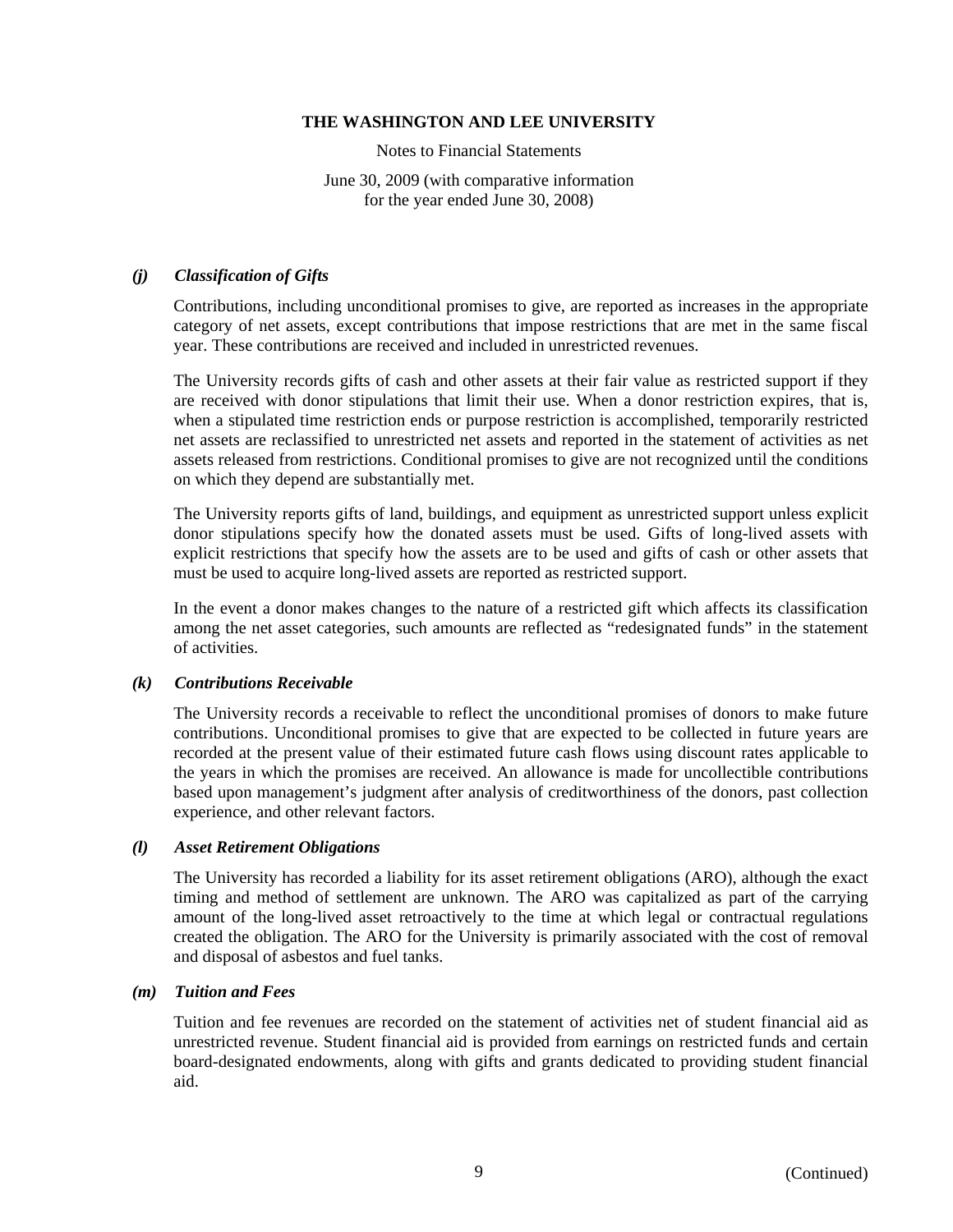Notes to Financial Statements

June 30, 2009 (with comparative information for the year ended June 30, 2008)

## *(n) Functional Expenses*

The University has developed and implemented a system of allocating expenses related to more than one function. These expenses are depreciation, interest and operations and maintenance of plant. Depreciation is allocated by individual fixed assets to the function utilizing that asset. Interest is allocated based on the use of borrowed money in the individual functional category.

Operations and maintenance of plant expenses are divided into those used for the total institution not charged back to the operating units, and those that are charged to some units but not all units. Allocation was determined though a study of departmental uses of the operations and maintenance budget within each functional category.

#### *(o) Operations*

Operating revenues and expenses include all transactions that increase or decrease net assets, except those associated with long-term gifts for endowment and plant. Operating revenues include allocations appropriated in accordance with the University's endowment spending policy, as reflected in the statement of activities as endowment return allocated to operations.

#### *(p) Derivative Instruments*

All derivative instruments are recognized as either assets, included in accounts and other receivables, or liabilities, included in accounts and other payables, in the statement of financial position at their respective fair values. Changes in the fair value of derivative instruments are recorded as other nonoperating activities on the statement of activities.

Using derivative financial instruments may increase the University's exposure to credit risk and market risk. The University minimizes the credit (or repayment) risk in derivative instruments by (1) entering into transactions with high-quality counterparties, (2) limiting the amount of exposure to each counterparty, and (3) monitoring the financial condition of its counterparties. Market risk is the adverse effect on the value of a derivative financial instrument that results from a change in interest rates. The University manages the market risk associated with derivative financial instruments by requiring approval of the Board for all such activities.

# *(q) Income Taxes*

The University is exempt from federal income taxes under Section  $501(c)(3)$  of the Internal Revenue Code. However, there are certain activities conducted by the University that are considered unrelated business activities which are not exempt from federal and state income tax. The University files timely federal and state returns for these activities and makes the necessary tax payments, if applicable. The University believes that no significant uncertain tax positions have been taken in its tax returns.

## *(r) New Accounting Pronouncements*

Effective July 1, 2008, the University adopted SFAS No. 157, *Fair Value Measurements*, as amended, for fair value measurements of financial assets and financial liabilities. SFAS No. 157 defines fair value as the price that would be received to sell an asset or paid to transfer a liability in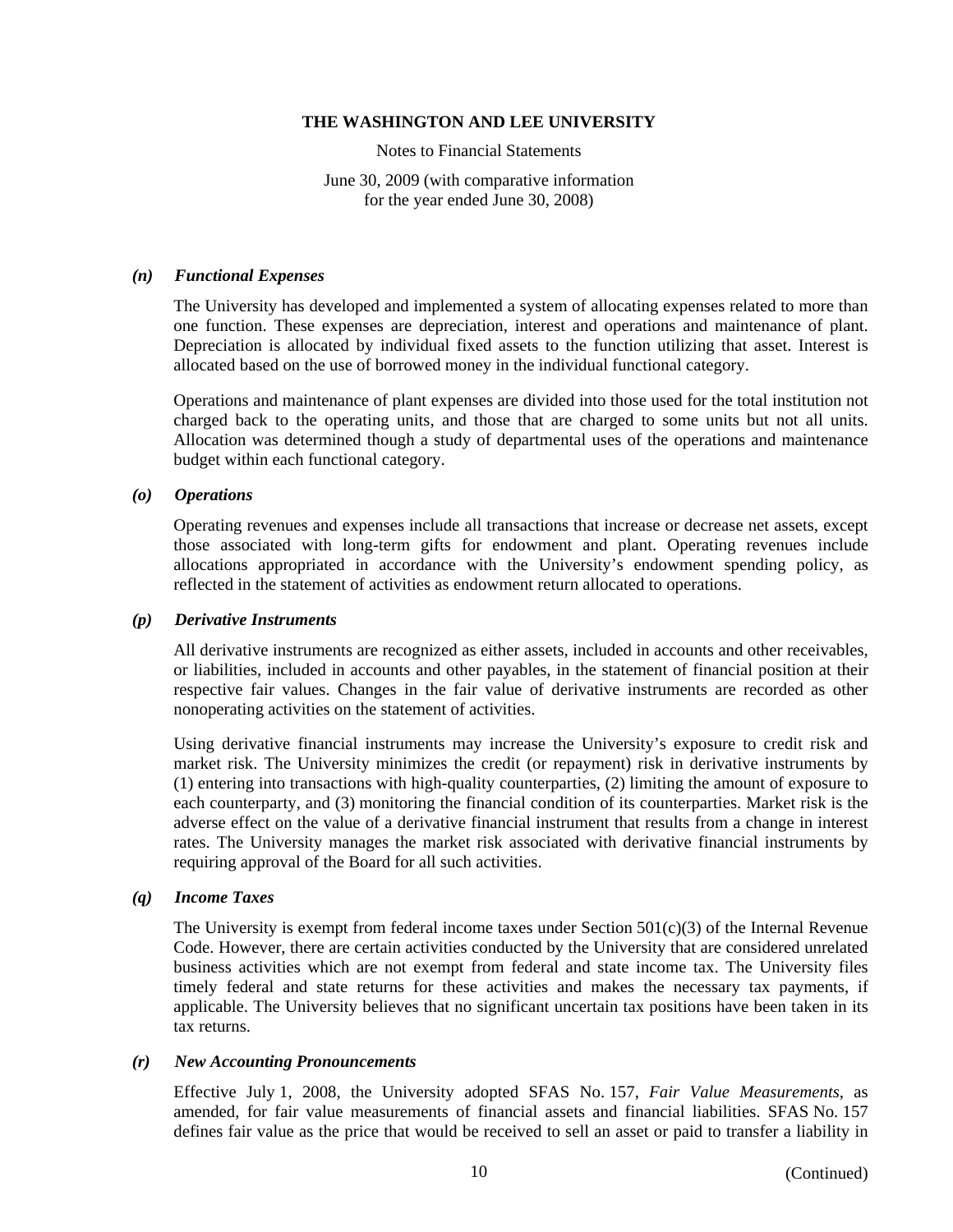Notes to Financial Statements

June 30, 2009 (with comparative information for the year ended June 30, 2008)

an orderly transaction between market participants at the measurement date. SFAS No. 157 also expands disclosures about fair value measurements (note 20).

In September 2009, the FASB issued Accounting Standards Update No. 2009-12, *Fair Value Measurements and Disclosures (Topic 820) – Investments in Certain Entities That Calculate Net Asset Value per Share (or Its Equivalent)* (ASU 2009-12)*.* The amendments in ASU 2009-12 clarify that investors are permitted, as a practical expedient, to estimate the fair value of investments in certain entities for which the investment does not have a readily determinable fair value using net asset value per share of the investment or its equivalent. The amendments in ASU 2009-12 also require disclosures by major category of investment about the attributes of investments within the scope of the amendments in ASU 2009-12, such as the nature of any restrictions on the investor's ability to redeem its investments at the measurement date, any unfunded commitments (for example, a contractual commitment by the investor to invest a specified amount of additional capital at a future date to fund investments that will be made by the investee), and the investment strategies of the investees. The amendments in ASU 2009-12 are effective for the University's fiscal year ending June 30, 2010. As permitted, the University has elected to early adopt the measurement amendments in ASU 2009-12 for the year ended June 30, 2009, and defer the adoption of the new disclosure provisions until the year ending June 30, 2010.

In August 2008, the FASB issued FSP FAS 117-1, *Endowments of Not-for-Profit Organizations: Net Asset Classification of Funds Subject to an Enacted Version of the Uniform Prudent Management of Institutional Funds Act, and Enhanced Disclosures for All Endowment Funds* (FSP 117-1). FSP 117-1 provides guidance on the net asset classification of donor-restricted endowment funds for a not-for-profit organization that is subject to an enacted version of the Uniform Prudent Management of Institutional Funds Act of 2006 (UPMIFA). Effective July 1, 2008, the Commonwealth of Virginia enacted UPMIFA, the provisions of which apply to funds existing on or established after that date. A key component of FSP 117-1 is a requirement to classify the portion of donor-restricted endowment funds that is not classified as permanently restricted net assets as temporarily restricted net assets until appropriated for expenditure. The University adopted FSP 117-1 as of July 1, 2008 and has reported the resulting net asset reclassification as a separate line item within the 2009 statement of activities. The disclosure requirements of FSP 117-1 are set forth in note 9.

Effective June 30, 2009, the University adopted SFAS No. 165, *Subsequent Events* (SFAS No. 165). SFAS No. 165 establishes principles and requirements for subsequent events and applies to accounting for a disclosure of subsequent events not addressed in other applicable generally accepted accounting principles. The University evaluated subsequent events for potential recognition and/or disclosure in the June 30, 2009 financial statements through October 28, 2009, the date the financial statements were available to be issued. The adoption of SFAS No. 165 had no impact on the University's financial statements.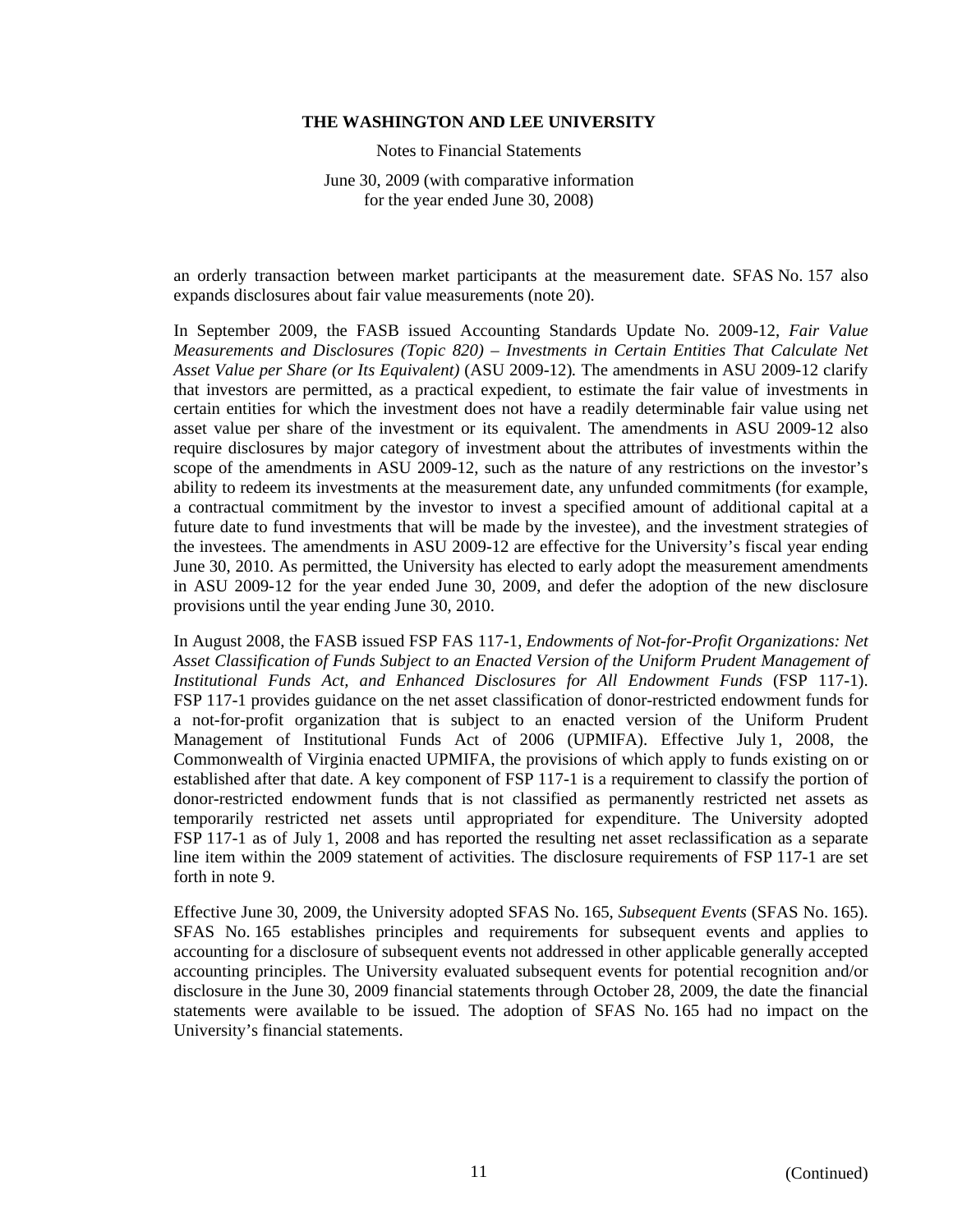Notes to Financial Statements

June 30, 2009 (with comparative information for the year ended June 30, 2008)

#### *(s) Use of Estimates*

The preparation of financial statements in conformity with U.S. generally accepted accounting principles requires management to make estimates and assumptions that affect the reported amounts of assets and liabilities and disclosure of contingent assets and liabilities at the date of the financial statements and the reported amounts of revenues and expenses during the reporting period. Items subject to such estimates and assumptions primarily include the carrying value of nontraditional investments, certain real estate holdings, post-retirement benefits, land, buildings and equipment, and accounts and contributions receivable. In the near term, actual results could differ from those estimates.

## **(3) Notes Receivable**

Notes receivable are carried at face value, less an allowance for doubtful accounts of \$401,000 and \$405,000 at June 30, 2009 and 2008, respectively. The interest rates on federal student financial aid range from 3% to 5%. Maturity dates range up to 10 years.

#### **(4) Contributions Receivable**

Contributions receivable, which are reported net of an allowance for uncollectible amounts and a present value discount, are expected to be collected as follows at June 30, 2009 and 2008 (in thousands):

|                                                                                                           | 2009                            | 2008                       |
|-----------------------------------------------------------------------------------------------------------|---------------------------------|----------------------------|
| Receivable in less than one year<br>Receivable in one year to five years<br>Receivable in over five years | \$<br>54,472<br>70,850<br>2,341 | 25,135<br>107,606<br>1,093 |
| Total contributions receivable, gross                                                                     | 127,663                         | 133,834                    |
| Less allowance for uncollectible contributions                                                            | (1,211)                         | (1,215)                    |
| Total contributions receivable, net of allowance                                                          | 126,452                         | 132,619                    |
| Discount to reduce contributions to present value                                                         | (7,037)                         | (13,991)                   |
| Total                                                                                                     | 119,415                         | 118,628                    |

The University discounts contributions to present value utilizing a discount rate on the date of the pledge, which remains constant for the life of a pledge. The discount rates ranged from 0.44% to 8.46% at June 30, 2009.

As of June 30, 2009, gross contributions receivable include \$80,534,000 remaining to be collected on two permanently restricted contributions. These contributions are restricted to fund faculty salaries, scholarships, professorships, internships, lectures, and a special fund that enables the University to respond strategically to changing needs.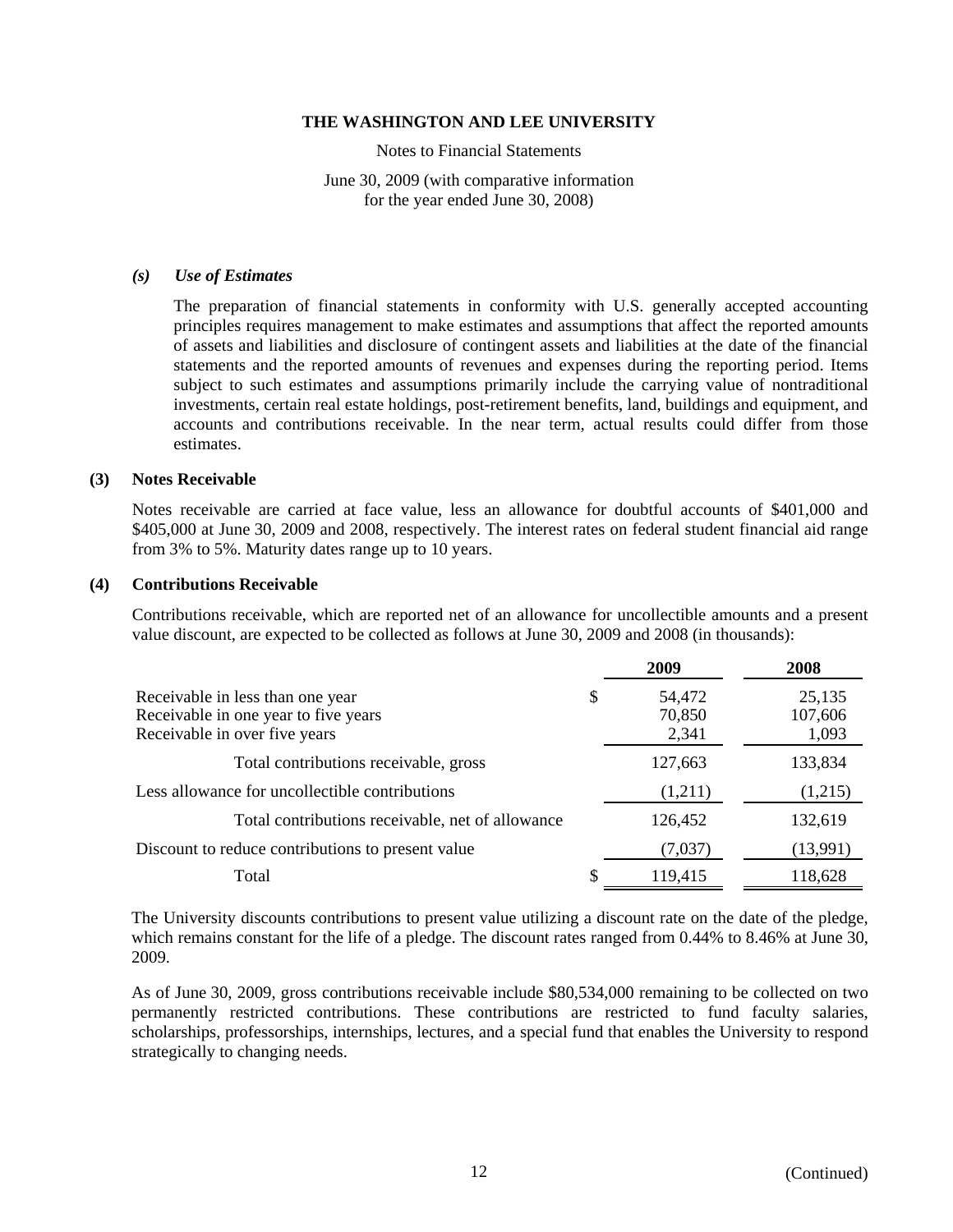Notes to Financial Statements

# June 30, 2009 (with comparative information for the year ended June 30, 2008)

## **(5) Land, Buildings, and Equipment**

Land, buildings, and equipment at June 30, 2009 and 2008 consist of the following (in thousands):

|                               | 2009        | 2008       |
|-------------------------------|-------------|------------|
| Land                          | \$<br>2,712 | 2,288      |
| Land improvements             | 7.992       | 7,585      |
| Buildings and improvements    | 266,283     | 247,270    |
| Equipment                     | 38,417      | 37,314     |
| Art properties                | 2,328       | 2,281      |
|                               | 317,732     | 296,738    |
| Less accumulated depreciation | (124, 297)  | (115, 488) |
|                               | 193,435     | 181,250    |
| Construction in progress      | 5,779       | 17,486     |
| Total                         | 199,214     | 198,736    |

The University has \$2,809,000 and \$2,354,000 in restricted assets at June 30, 2009 and 2008, respectively. The cash and other assets are restricted for use under the terms of agreements with donors that limits the funds to investments in land, building, and equipment.

## **(6) Temporarily Restricted Net Assets**

Temporarily restricted net assets at June 30, 2009 and 2008 are available for the following purposes (in thousands):

|                                  |   | 2009    | 2008   |
|----------------------------------|---|---------|--------|
| Financial aid                    | S | 8,120   | 13,500 |
| Program support                  |   | 42,011  | 40,940 |
| Buildings and equipment          |   | 23,159  | 15,552 |
| Other                            |   | 2,103   | 3,889  |
| Accumulated appreciation on      |   |         |        |
| donor-restricted endowment funds |   | 183,361 |        |
| Total                            |   | 258,754 | 73,881 |

Program support is funding received either by endowment or outside agency that enhances a department or program's ability to support activities over what is available to them in the University's general operating budget.

Accumulated appreciation on donor-restricted endowment funds is a new category related to the adoption of FSP 117-1 that requires the appreciation of permanently restricted net assets be shown as temporarily restricted net assets until appropriated by the Board.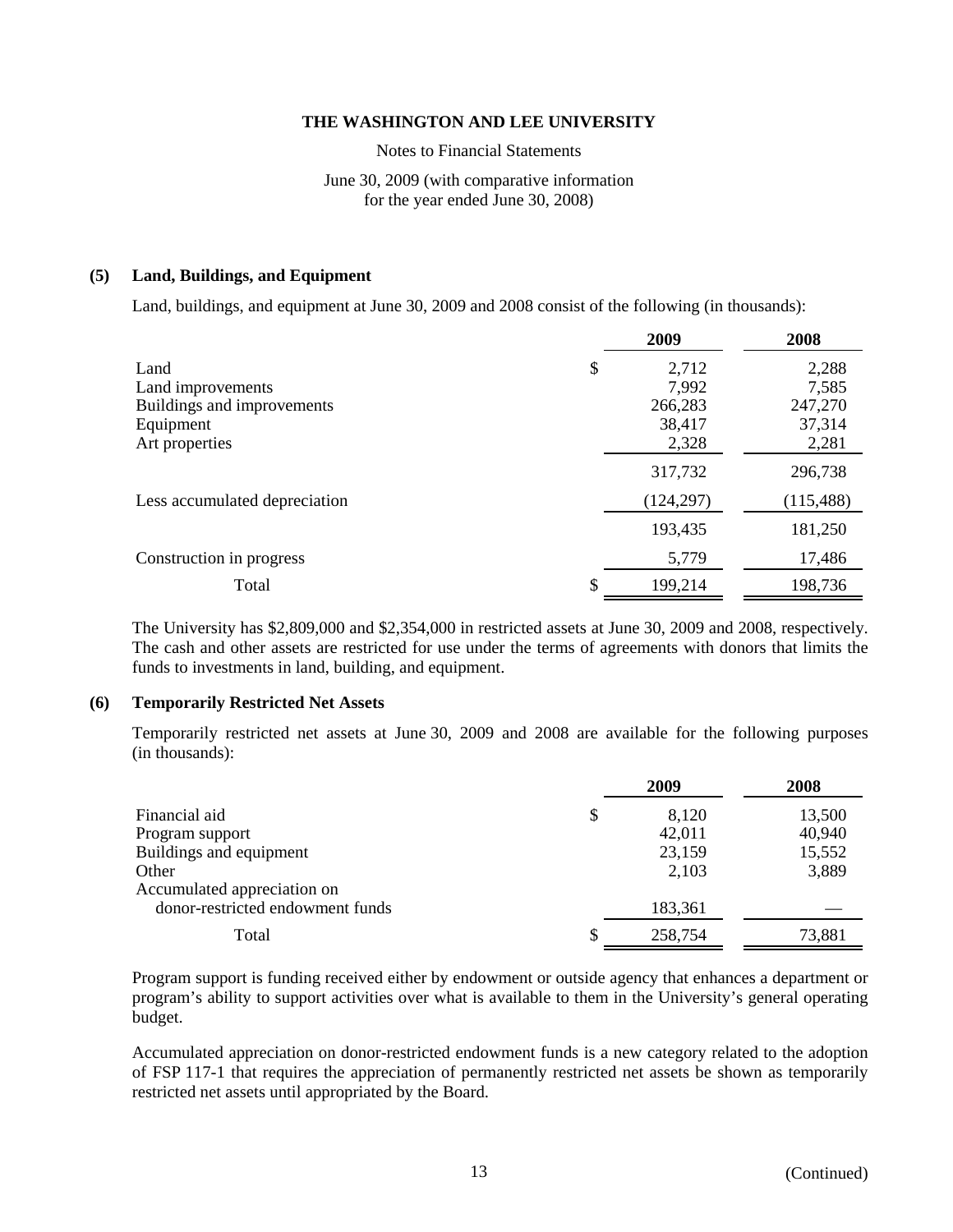Notes to Financial Statements

June 30, 2009 (with comparative information for the year ended June 30, 2008)

#### **(7) Permanently Restricted Net Assets**

The return earned on permanently restricted net assets at June 30, 2009 and 2008 is available to support the following (in thousands):

|                 | 2009    | 2008    |
|-----------------|---------|---------|
| Financial aid   | 213,437 | 204,445 |
| Program support | 411,592 | 408,245 |
| Other           | 5,396   | 7,634   |
| Total           | 630,425 | 620,324 |

#### **(8) Investments**

Most of the University's long-term investments are held in an investment pool. Annuity and life income trusts and certain other investments are maintained separately from the investment pool.

The participation in the pool and ownership of the other investments at June 30, 2009 and 2008 for each class of net assets is as follows (in thousands):

|                        | <b>Investment</b><br>pool | <b>Annuity</b><br>and life<br>income | <b>Other</b> | <b>Total</b> |
|------------------------|---------------------------|--------------------------------------|--------------|--------------|
| 2009:                  |                           |                                      |              |              |
| Net assets:            |                           |                                      |              |              |
| Unrestricted           | \$<br>145,130             |                                      | 20,125       | 165,255      |
| Temporarily restricted | 187,044                   | 54,787                               |              | 241,831      |
| Permanently restricted | 277,646                   | 21,406                               |              | 299,052      |
| Investments as of      |                           |                                      |              |              |
| June 30, 2009          | \$<br>609,820             | 76,193                               | 20,125       | 706,138      |
| 2008:                  |                           |                                      |              |              |
| Net assets:            |                           |                                      |              |              |
| Unrestricted           | \$<br>495,802             |                                      | 14,027       | 509,829      |
| Temporarily restricted | 2,735                     | 74,863                               |              | 77,598       |
| Permanently restricted | 228,409                   | 24,986                               |              | 253,395      |
| Investments as of      |                           |                                      |              |              |
| June 30, 2008          | \$<br>726,946             | 99,849                               | 14,027       | 840,822      |

The University has made commitments to certain investments for which capital contributions are drawn over time. The outstanding commitments to these investments were \$23,398,000 as of June 30, 2009.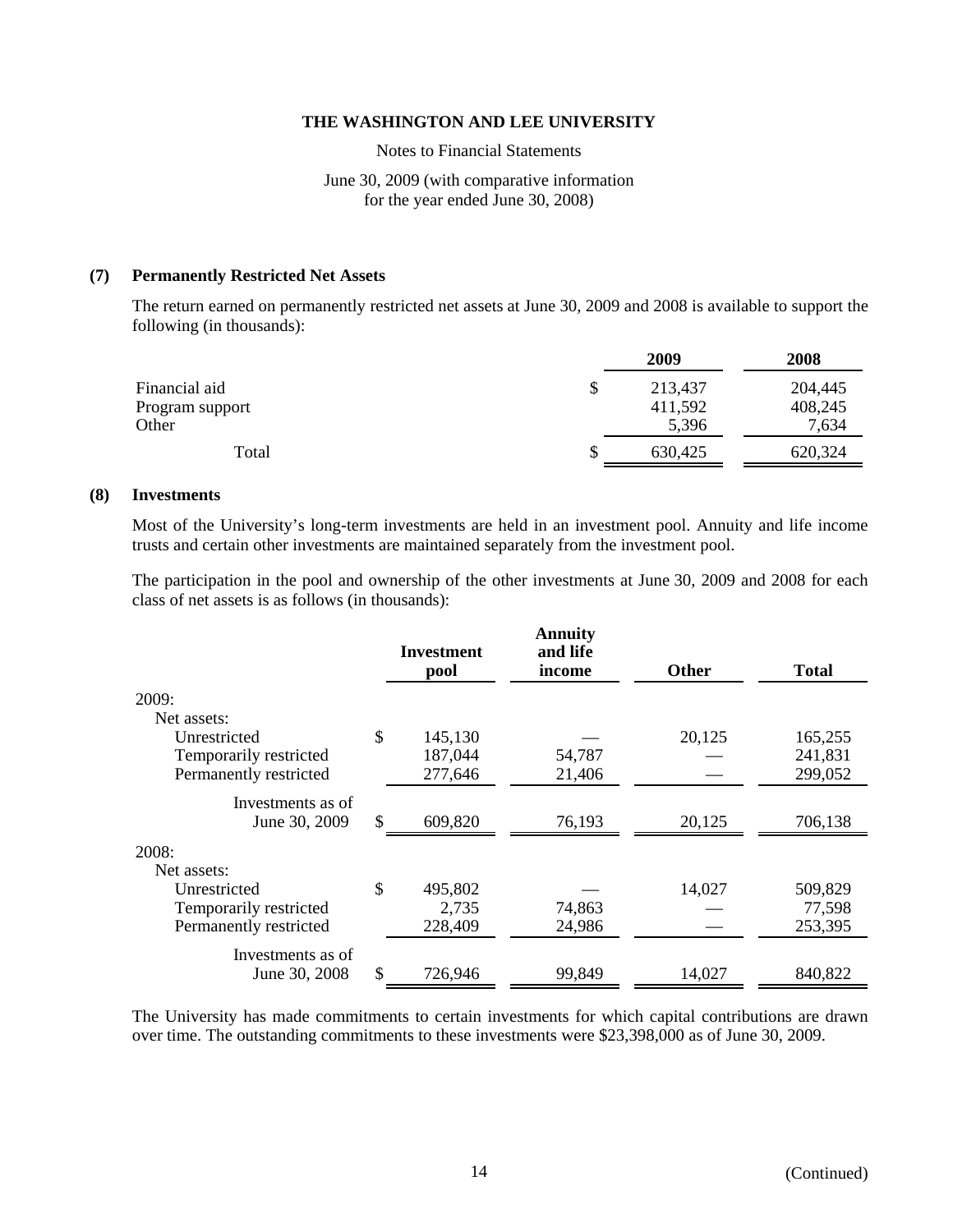Notes to Financial Statements

June 30, 2009 (with comparative information for the year ended June 30, 2008)

Full time faculty members and administrative, professional and supervisory employees who are defined as exempt personnel under the terms of the Fair Labor Standards Act of 1938, as amended, are eligible for University housing loans. These housing loans may be used to purchase, build, or improve a principal residence in the Lexington-Rockbridge County area immediately upon entering the employ of the University. These mortgage loans, included in investments on the statement of financial position, are carried at fair value of \$52,344,000 and \$45,112,000 as of June 30, 2009 and 2008, respectively. The interest rates on these loans range from 3.24% to 7.96% and maturity dates range up to 30 years. The face value of these loans as of June 30, 2009 and 2008 was approximately \$55,837,000 and \$51,952,000, respectively.

Prior to fiscal year 2008, the University invested in multiple managers to meet the University's long-term asset allocation. In January 2008, the University initiated a transition from investing in multiple managers to primarily investing in one manager, Makena Capital Management, LLC (Makena). Makena is the primary investment asset manager for the University. Makena offers a single pooled investment fund utilizing a multi-asset manager structure.

As of June 30, 2009, the University has \$525,828,000 of investments in both marketable and nonmarketable alternative investment funds that are reported at estimated fair value.

Of the \$525,828,000 of total alternative investments, \$57,674,000 represents the marketable alternative investments that are redeemable at net asset value under the original terms of the partnership agreements and/or subscription agreements and operations of the underlying funds. However, it is possible that these redemption rights may be restricted or eliminated by the funds in the future in accordance with the underlying fund agreements. Due to the nature of the investments held by the funds, changes in market conditions and the economic environment may significantly impact the net asset value of the funds and, consequently, the fair value of the University's interests in the funds. Furthermore, changes to the liquidity provisions of the funds may significantly impact the fair value of the University's interest in the funds.

The remaining \$468,154,000 represents the non-marketable alternative investments and, although a secondary market exists for non-marketable investments, it is not active and individual transactions are typically not observable. When transactions occur in this limited secondary market, they may occur at discounts to the reported net asset value. Therefore, if the redemption rights in the funds were restricted or eliminated and the University was to sell these investments in the secondary market, it is reasonably possible that a buyer in the secondary market may require a discount to the reported net asset value, and the discount could be significant.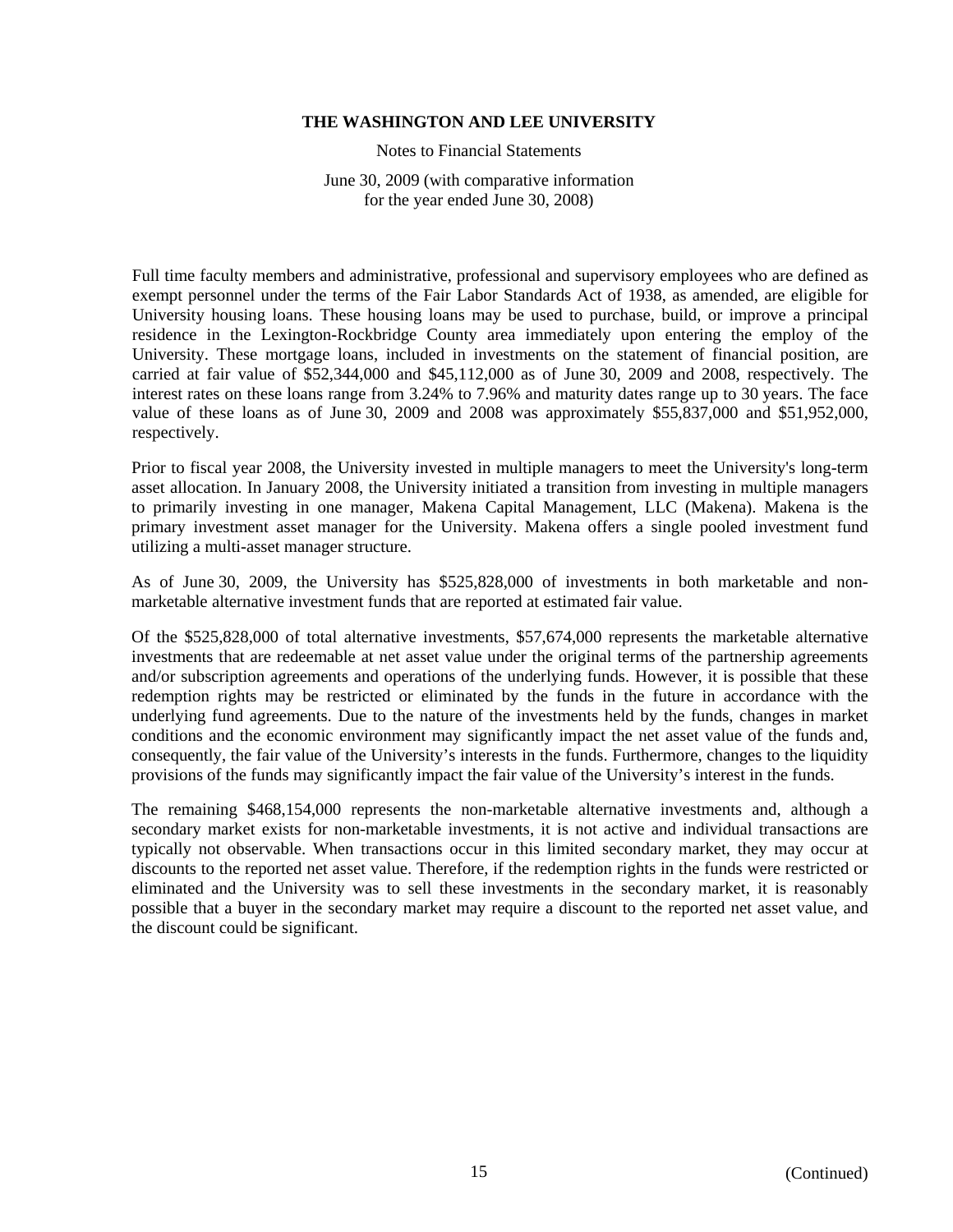Notes to Financial Statements

June 30, 2009 (with comparative information for the year ended June 30, 2008)

Investments, at estimated fair value, are comprised of the following at June 30, 2009 and 2008 (in thousands):

| 2009                           |    |                  |                                 |              |              |                      |
|--------------------------------|----|------------------|---------------------------------|--------------|--------------|----------------------|
|                                |    | <b>Endowment</b> | Life income<br>and<br>annuities | <b>Other</b> | <b>Total</b> | 2008<br><b>Total</b> |
| Short-term investments         | \$ | 27,824           | 1,200                           | 370          | 29,394       | 30,334               |
| Equities                       |    | 9,522            | 60,395                          | 306          | 70,223       | 97,719               |
| Fixed income                   |    | 17,316           | 10,759                          | 168          | 28,243       | 15,831               |
| Real assets                    |    | 49,554           | 2,540                           | 989          | 53,083       | 54,404               |
| Emerging markets               |    |                  | 2,509                           |              | 2,509        | 3,229                |
| Hedge funds                    |    | 26,460           |                                 | 113          | 26,573       | 71,670               |
| Mortgage loans to staff and    |    |                  |                                 |              |              |                      |
| fraternities                   |    | 52,121           |                                 | 223          | 52,344       | 45,112               |
| Multi-Asset Class (see above)* |    | 408,769          |                                 | 1,746        | 410,515      | 480,233              |
| Other alternative investments  |    | 33,113           |                                 | 141          | 33,254       | 42,290               |
| Total                          | \$ | 624,679          | 77,403                          | 4,056        | 706,138      | 840,822              |

\* This represents the University's investments in Makena. Makena's Multi-Asset Class portfolio is diversified across geographics, strategies, and over 150 best-of-class investment managers.

The following table summarizes the investment return and its classification in the statement of activities (in thousands):

|                                                                                                                                      |     | <b>Unrestricted</b> | restricted       | <b>Temporarily Permanently</b><br>restricted | <b>Total</b>       | 2008<br><b>Total</b> |  |
|--------------------------------------------------------------------------------------------------------------------------------------|-----|---------------------|------------------|----------------------------------------------|--------------------|----------------------|--|
| Income on long-term<br>investments<br>Net realized and unrealized                                                                    | \$  | 1,414               | 1,278            | 1,451                                        | 4,143              | 10,910               |  |
| (loss) gain<br>Other investment income                                                                                               |     | (42,023)<br>547     | (97, 997)<br>630 | (3,689)<br>719                               | (143,709)<br>1,896 | 1,686<br>2,629       |  |
| Total investment<br>return                                                                                                           |     | (40,062)            | (96,089)         | (1,519)                                      | (137,670)          | 15,225               |  |
| Endowment return allocated to<br>operations (spending policy<br>distributions)<br>Other investment income<br>allocated to operations |     | (30, 142)<br>(547)  | (3,903)<br>(190) |                                              | (34,045)<br>(737)  | (30, 804)<br>(1,461) |  |
| Deficiency of<br>investment return<br>over spending<br>rate amount                                                                   | \$. | (70, 751)           | (100, 182)       | (1,519)                                      | (172, 452)         | (17,040)             |  |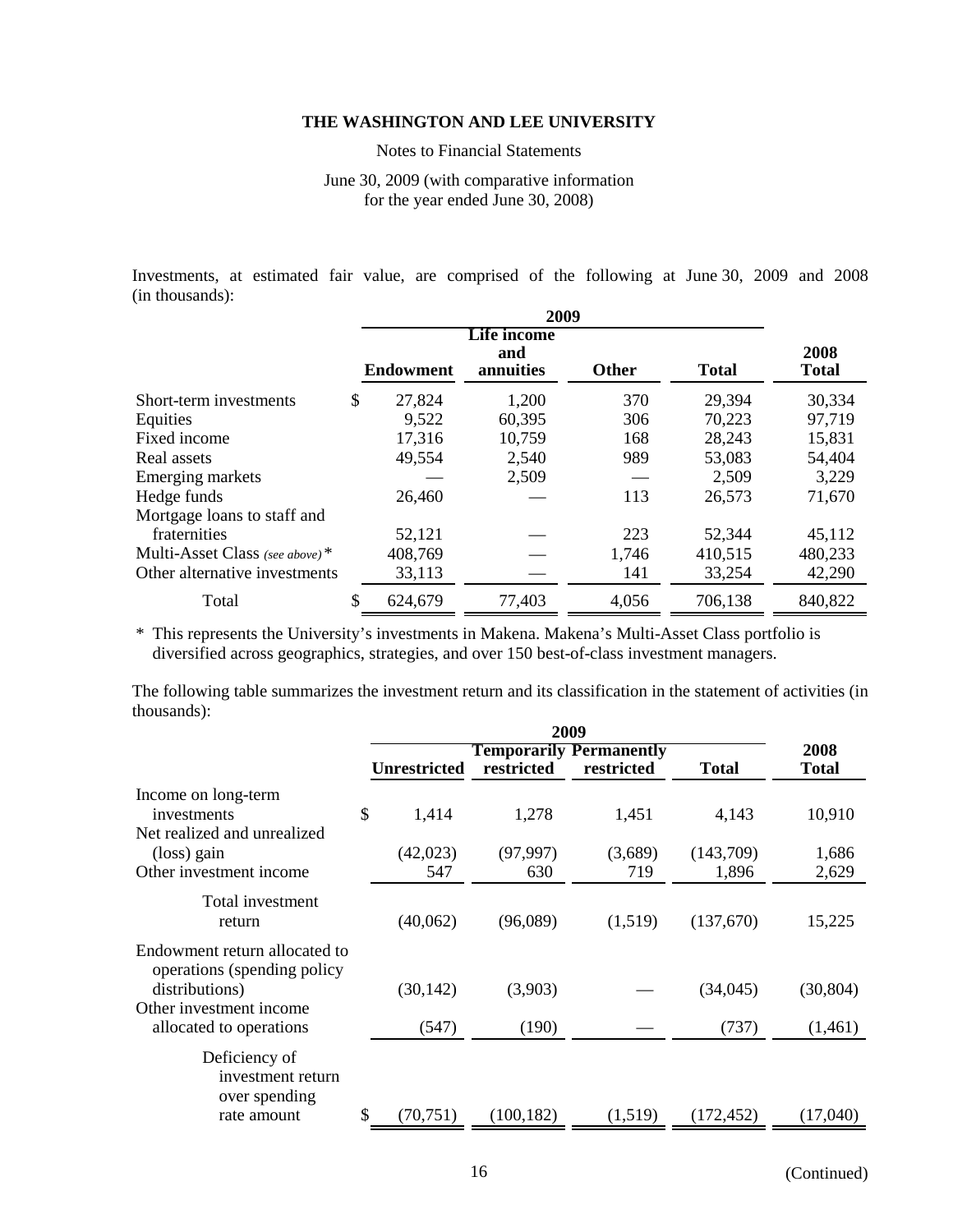Notes to Financial Statements

June 30, 2009 (with comparative information for the year ended June 30, 2008)

#### **(9) Endowment**

Endowment is a term used commonly to refer to the resources that have been restricted by donors or designated by the Board of Trustees that will be invested to provide future revenue to support the University's activities. As of June 30, 2009, the University holds 1,153 endowment funds, of which 1,067 are true endowments (restricted by the donor) and 86 are quasi-endowments (designated by the Board). The fair value of true endowments at June 30, 2009 and 2008 was \$448,187,000 and \$507,095,000, respectively. The fair value of quasi-endowments at June 30, 2009 and 2008 was \$176,493,000 and \$216,209,000, respectively.

## *Interpretation of Relevant Law*

Based on the interpretation of Uniform Prudent Management of Institutional Funds Act (the Act or UPMIFA) by the Board of Trustees of the University, the guidance in FSP 117-1, and absent explicit donor stipulations to the contrary, the University classifies the original value of gifts donated to the permanent endowment, as well as accumulations to the permanent endowment made at the direction of the donor, as permanently restricted net assets.

The remaining portion of the donor-restricted endowment fund that is not classified in permanently restricted net assets is classified as temporarily restricted net assets until those amounts are appropriated for expenditure by the Board of Trustees in a manner consistent with the standard of prudence prescribed by the Act. In accordance with the Act, the University considers the following factors in making a determination to appropriate or accumulate donor-restricted endowment funds:

- 1. The duration and preservation of the fund;
- 2. The purposes of the University and the donor-restricted endowment fund;
- 3. General economic conditions;
- 4. The possible effect of inflation or deflation;
- 5. The expected total return from income and the appreciation of investments;
- 6. Other resources of the University; and
- 7. The investment policies of the University.

Endowment net assets consist of the following at June 30, 2009 (in thousands):

|                                  | <b>Unrestricted</b> | <b>Temporarily</b><br><b>Restricted</b> | <b>Permanently</b><br><b>Restricted</b> | Total   |
|----------------------------------|---------------------|-----------------------------------------|-----------------------------------------|---------|
| Donor-restricted endowment funds | (13.909)            | 184,513                                 | 277,583                                 | 448,187 |
| Board-designated endowment funds | 176,493             |                                         |                                         | 176,493 |
| Total endowed net assets         | 162,584             | 184,513                                 | 277,583                                 | 624,680 |

Included in temporarily restricted net assets at June 30, 2009 is \$183,361,000, which is otherwise unrestricted in nature and will be available to pay operating expenses or debt service once appropriated by the Board of Trustees.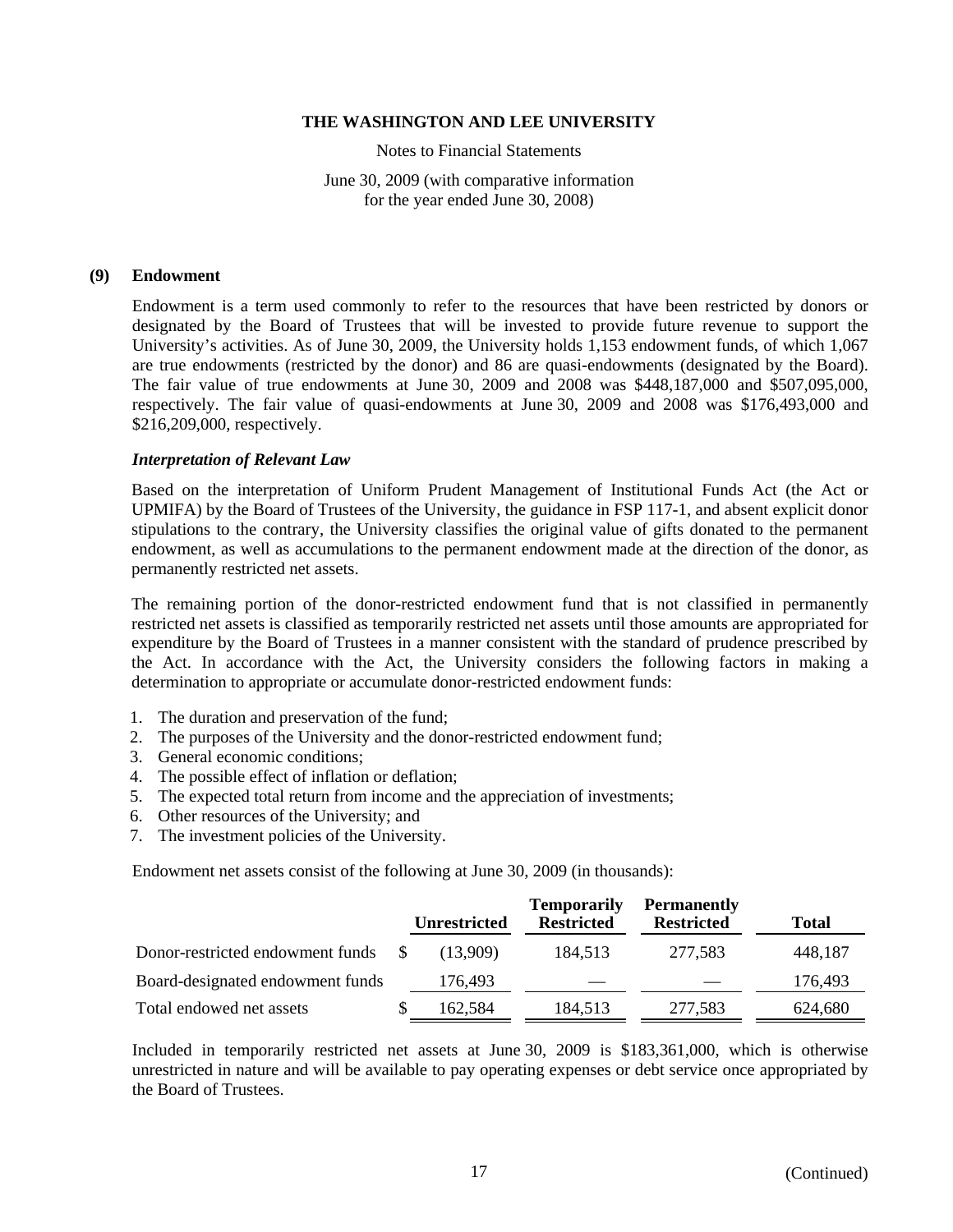Notes to Financial Statements

June 30, 2009 (with comparative information for the year ended June 30, 2008)

Endowment net assets consist of the following at June 30, 2008 (in thousands):

|                                  | <b>Unrestricted</b> | <b>Temporarily</b><br><b>Restricted</b> | <b>Permanently</b><br><b>Restricted</b> | <b>Total</b> |
|----------------------------------|---------------------|-----------------------------------------|-----------------------------------------|--------------|
| Donor-restricted endowment funds | 277.432             | 1.253                                   | 228,410                                 | 507,095      |
| Board-designated endowment funds | 216,209             |                                         |                                         | 216,209      |
| Total endowed net assets         | 493.641             | 1.253                                   | 228,410                                 | 723,304      |

Changes in endowment net assets for the year ended June 30, 2009 are as follows (in thousands):

|                                                             |    | <b>Unrestricted</b> | <b>Temporarily</b><br><b>Restricted</b> | <b>Permanently</b><br><b>Restricted</b> | <b>Total</b>        |
|-------------------------------------------------------------|----|---------------------|-----------------------------------------|-----------------------------------------|---------------------|
| Endowment net assets, July 1, 2008                          | \$ | 493,641             | 1,253                                   | 228,410                                 | 723,304             |
| Net assets reclassification due to<br>adoption of FSP 117-1 |    | (278,393)           | 278,393                                 |                                         |                     |
| Endowment net assets after reclassification                 |    | 215,248             | 279,646                                 | 228,410                                 | 723,304             |
| Investment return:<br>Investment income<br>Net depreciation |    | 1,650<br>(50, 581)  | 3,838<br>(73, 873)                      |                                         | 5,488<br>(124, 454) |
| Contributions                                               |    | 6,506               | 14                                      | 47,867                                  | 54,387              |
| Appropriation for expenditure                               |    | (10, 116)           | (25,380)                                | 1,451                                   | (34,045)            |
| Redesignations                                              |    | (123)               | 268                                     | (145)                                   |                     |
| Endowment net assets, June 30, 2009                         | S  | 162,584             | 184,513                                 | 277,583                                 | 624,680             |

## *Funds with Deficiencies*

From time to time, the fair value of assets associated with an individual donor-restricted endowment fund may fall below the original value of the fund. Deficiencies of this nature that are reported in unrestricted net assets were \$13,909,000 and \$960,000 as of June 30, 2009 and 2008, respectively. Subsequent gains that restore the fair value of the assets of the endowment fund to the required level will be classified as an increase in unrestricted net assets.

# *Return Objectives and Risk Parameters*

The University has adopted investment and spending policies for endowment assets that attempt to provide a predictable stream of funding to programs supported by its endowment while seeking to maintain the purchasing power of the endowment assets.

# *Strategies Employed for Achieving Objectives*

To satisfy its long-term rate-of-return objectives, the University relies on a total return strategy in which investment returns are achieved through both capital appreciation (realized and unrealized) and current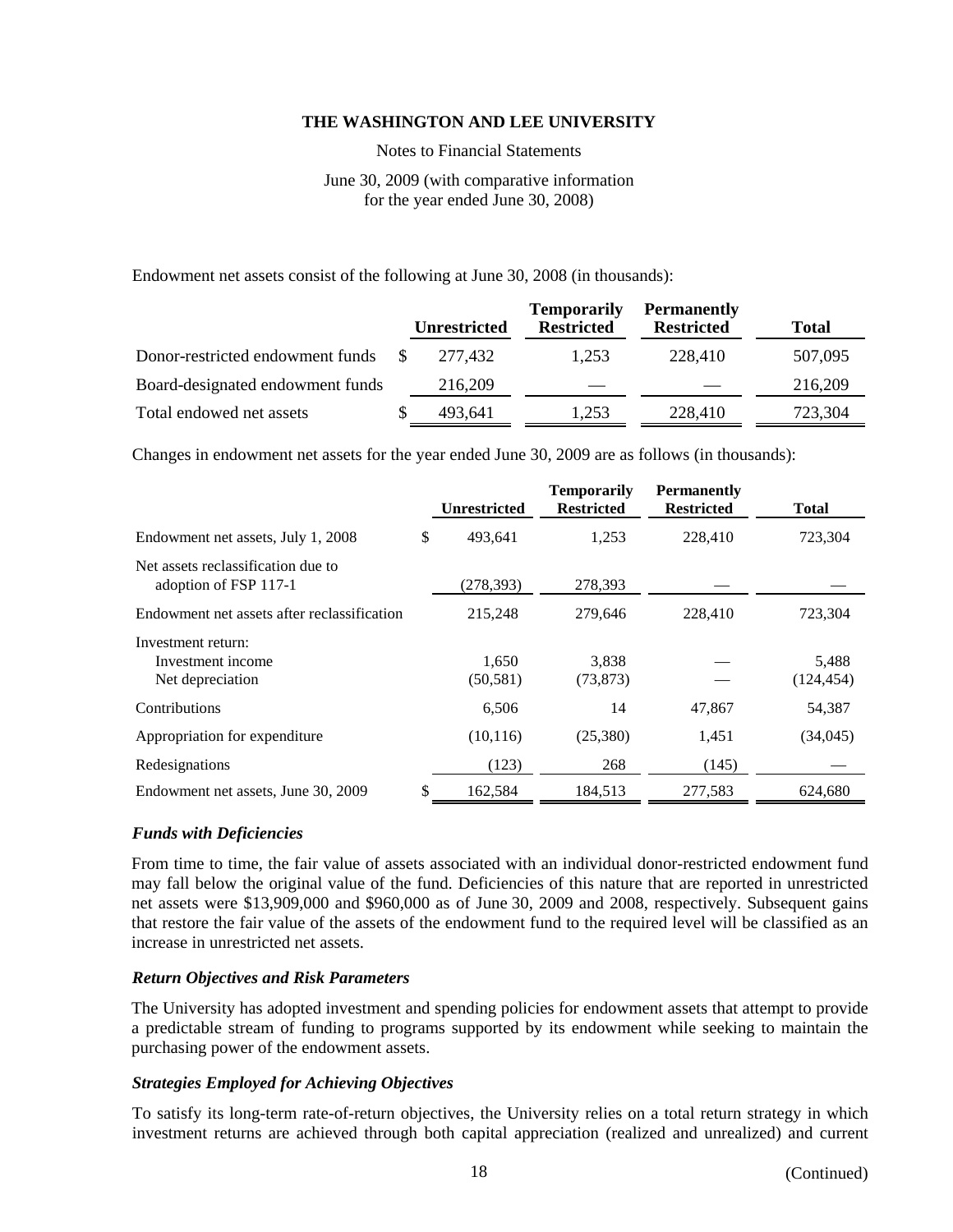Notes to Financial Statements

June 30, 2009 (with comparative information for the year ended June 30, 2008)

yield (interest and dividends). The University targets a diversified asset allocation that places emphasis on investments in equities, bonds and absolute return strategies to achieve its long-term return objectives within prudent risk constraints.

# *Spending Policy and How the Investment Objectives Relate to Spending Policy*

The Board-approved spending formula for the endowment provides for spending the lesser of the prior year allocation incremented by a Consumer Price Index-based inflator, 6% of the three-year average of fair values at June 30, or a 5% ceiling related to the June 30 fair value. This single formula model is often referred to as a constant growth spending formula.

#### **(10) Funds Held in Trust by Others**

The majority of the funds held in trust by others (FHTBO) balance comes from the bequest of Letitia P. Evans of 15% of the annual net income of the Lettie Pate Evans Foundation, Inc. Restricted Fund. At June 30, 2009 and 2008, the fair value of the University's interest was reported by the trustees as \$235,343,000 and \$254,881,000, respectively. During the years ended June 30, 2009 and 2008, the University received distributions of \$7,742,000 and \$7,021,000, respectively, from the Lettie Pate Evans Foundation, Inc. Restricted Fund.

At both June 30, 2009 and 2008, the University maintained an interest in 45 other trusts with fair values reported by the trustees of \$37,118,000 and \$48,333,000, respectively, and received distributions for the years ended June 30, 2009 and 2008 of \$1,379,000 and \$1,305,000, respectively.

## **(11) Long-Term Debt**

Long-term debt consists of the following obligations at June 30, 2009 and 2008 (in thousands):

|                                          | Final<br>maturity | <b>Interest</b><br>rates | 2009    | 2008    |
|------------------------------------------|-------------------|--------------------------|---------|---------|
| Virginia College Building Authority:     |                   |                          |         |         |
| 1998 Note, includes premium of           |                   |                          |         |         |
| $$1,276$ and $$1,322$ , respectively     | January 2031      | $5.03\% - 5.05\%$ \$     | 53,481  | 53,527  |
| 2001 Note, includes premium of           |                   |                          |         |         |
| $$2,411$ and $$2,512$ , respectively     | January 2034      | $5.00\% - 5.75\%$        | 45,411  | 45,512  |
| 2006 Note, includes premium of           |                   |                          |         |         |
| \$341 and \$361, respectively            | January 2016      | $4.00\% - 5.00\%$        | 16,272  | 18,026  |
| <b>Industrial Development Authority:</b> |                   |                          |         |         |
| 1997 Note                                | December 2012     | Variable                 | 2,532   | 3,184   |
| 2003 Note                                | April 2018        | Variable                 | 2,304   | 2,568   |
| <b>SunTrust Bank:</b>                    |                   |                          |         |         |
| 2003 Commercial Note                     | December 2008     | Variable                 |         | 3,300   |
| <b>Bank of America</b>                   |                   |                          |         |         |
| 2008 Commercial Note                     | January 2014      | 2.76%                    | 2,750   |         |
|                                          |                   | \$                       | 122,750 | 126,117 |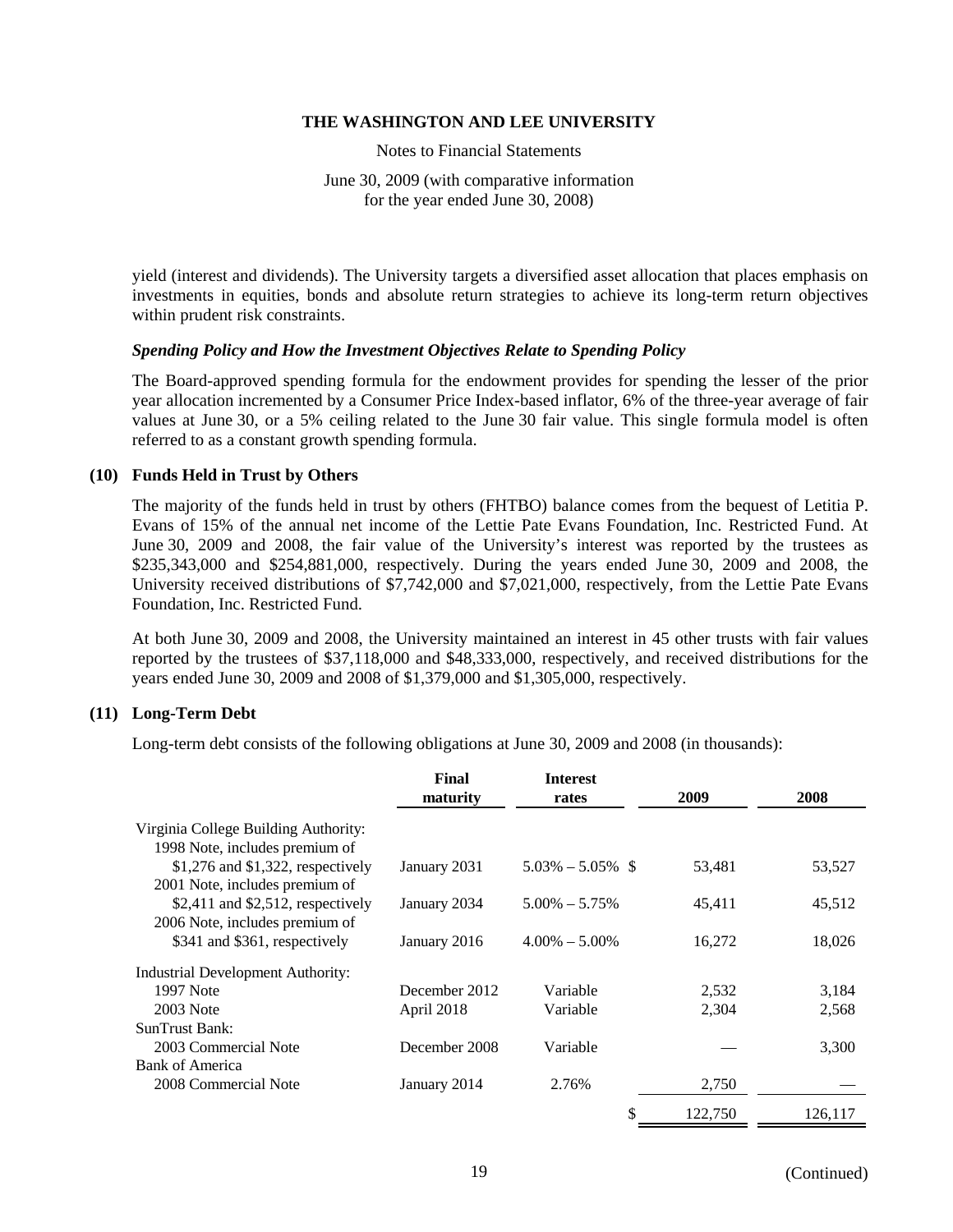Notes to Financial Statements

June 30, 2009 (with comparative information for the year ended June 30, 2008)

Aggregate principal payments due for the next five fiscal years are: 2010 – \$3,151,000; 2011 – \$3,188,000; 2012 – \$3,047,000; 2013 – \$2,560,000; 2014 – \$1,983,000 and thereafter – \$104,793,000.

In December 1997, the Industrial Development Authority of the City of Lexington, Virginia (the Lexington Authority) issued bonds in the amount of \$8,500,000. The proceeds derived from the sale were loaned to the University in exchange for its note payable. Such proceeds were used primarily to finance the renovation, furnishing and equipping of various buildings; to construct and renovate various entrances and parking areas; and to acquire campus-based motor vehicles. Semi-annual principal and interest payments continue until maturity in 2012. Interest on the note is payable semi-annually at variable rates equal to 67% of the LIBOR plus 0.20% (the Variable Rate). Concurrently with the issuance, the University entered into an interest rate swap agreement (Swap 1) on all \$8,500,000 of its variable rate debt under the note payable to the Lexington Authority, at a fixed rate of 4.56%. Swap 1 is used to minimize cash flow fluctuations of interest payments caused by the volatility of LIBOR. The change in fair value of Swap 1 was a loss of approximately \$18,000 and \$65,000 for the years ended June 30, 2009 and 2008, respectively. The fair value of Swap 1 as of June 30, 2009 and 2008 was \$172,000 and \$154,000, respectively, in favor of the financial institution.

In April 1998, the Virginia College Building Authority (VCBA) issued \$52,205,000 in Educational Facilities Revenue Bonds, Series of 1998 (the 1998 Bonds). The proceeds derived from the sale of the 1998 Bonds were loaned to the University in exchange for its Note. Such proceeds were used primarily to finance the construction of a new parking facility and to complete the extinguishment of \$7,870,000 of the Series 1992 Note and \$36,030,000 of the Series 1994 Note.

In June 2001, the VCBA issued bonds in the amount of \$43,000,000. The proceeds derived from the sale were loaned to the University in exchange for its unsecured note payable. Such proceeds were used to assist in the financing of the construction of a University Commons, renovation of Reid Hall, renovation of a portion of Doremus Gymnasium, renovation of Law rooms, the construction of an Arts and Music building, renovation of the University Co-op Building, relocation of utilities necessary for the construction of the aforementioned projects, and upgrades and improvements to the University central heating and cooling plant. Semi-annual interest payments began January 1, 2002 with annual principal payments commencing January 1, 2016 and continuing until maturity in January 2034. Interest on the note is at a per annum rate of 5.375% through January 2021, 5.00% through January 2025, and 5.75% through January 2034.

In March 2003, the Rockbridge IDA issued bonds in the amount of \$3,950,000. The proceeds derived from the sale were loaned to the University in exchange for its Note and such proceeds were used to extinguish the Series 2000 Note. Principal payments on this note are due in installments of \$65,833 on each January 1, April 1, July 1 and October 1, beginning July 1, 2003 and continuing until April 1, 2018. Interest on the unpaid principal is payable on these same dates at a variable annual rate equal to the sum of (a) 65% of the LIBOR and (b) 0.59%. Concurrently with the issuance, the University entered into an interest rate swap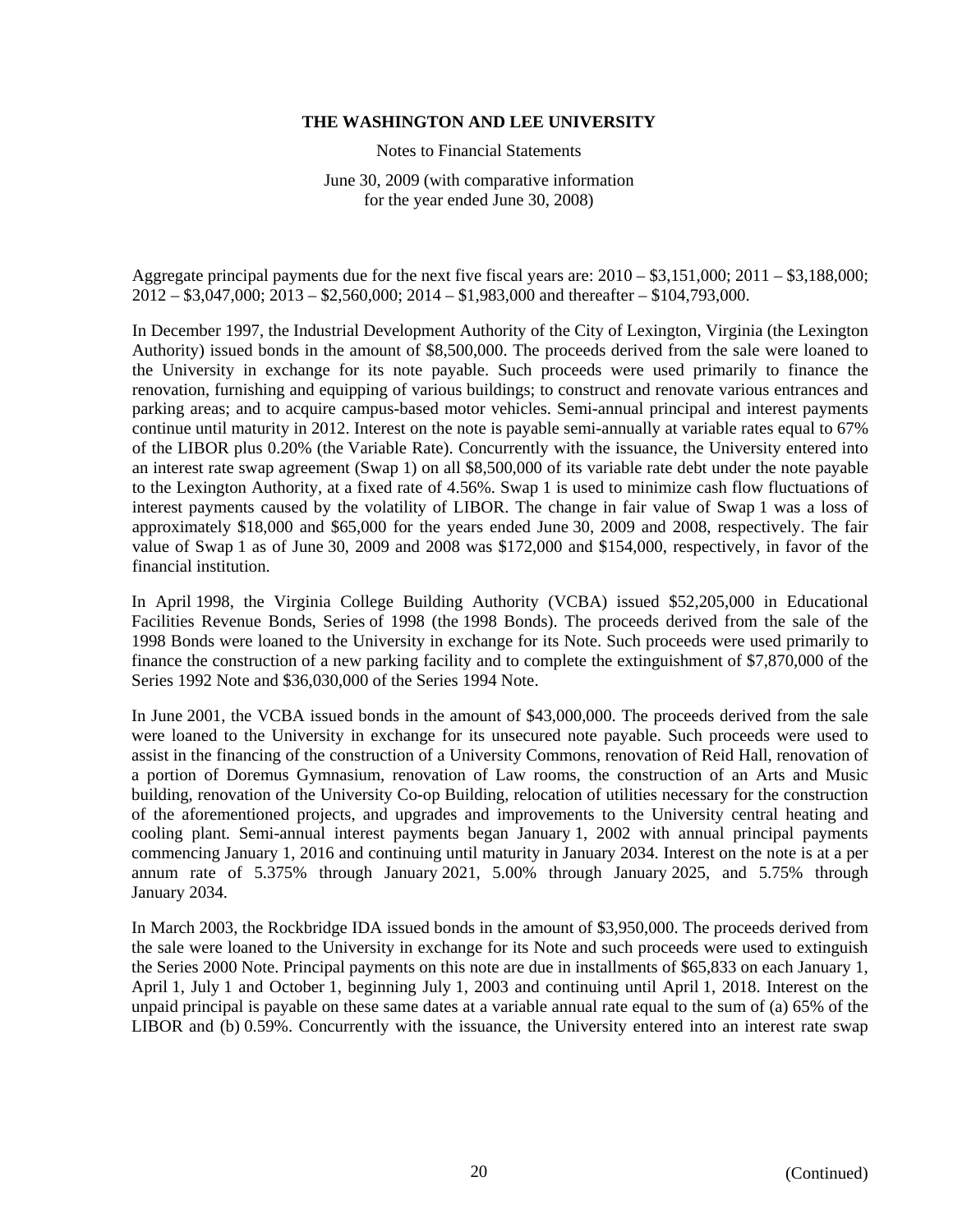Notes to Financial Statements

June 30, 2009 (with comparative information for the year ended June 30, 2008)

agreement (Swap 2) on all \$3,950,000 of its variable rate debt under the note payable to the Lexington Authority, at a fixed rate of 3.48%. Swap 2 is used to minimize cash flow fluctuations of interest payments caused by the volatility of LIBOR. The change in fair value of Swap 2 was a loss of approximately \$89,000 and \$112,000 for the years ended June 30, 2009 and 2008, respectively. The fair value of Swap 2 as of June 30, 2009 and 2008 was \$115,000 and \$26,000, respectively, in favor of the financial institution.

In December 2003, the University entered into a refinancing of its 1998 commercial taxable loan for the principal balance of \$6,000,000. The 2003 Commercial Note is payable in quarterly installments with interest computed at a rate equal to LIBOR plus 0.60%. The interest rate will be changed on the first day of the month and accrued interest is paid quarterly to bondholders. SunTrust Bank and the University each have the option to continue the loan beyond December 2008 to December 2013, with the rate reset at the option renewal date. Concurrently with the issuance, the University entered into an interest rate swap agreement (Swap 3) on all \$6,000,000 of its variable rate debt under the note payable to SunTrust Bank, at a fixed rate of 4.32%. Swap 3 was used to minimize cash flow fluctuations of interest payments caused by the volatility of LIBOR. The change in fair value of Swap 3 was a gain of approximately \$26,000 and a loss of approximately \$122,000 for the years ended June 30, 2009 and 2008, respectively. The fair value of Swap 3 as of June 30, 2008 was \$26,000, in favor of the financial institution. The 2003 Commercial Note was refinanced in December 2008 and Swap 3 expired.

In August 2006, the VCBA issued Educational Facilities Revenues Bonds for \$20,045,000 (2006 Bonds), the proceeds of which were loaned to the University in exchange for a promissory note and such proceeds were used to refund the 1994 Note and will be used to pay for certain campus projects consisting of (a) the remodeling of the Co-op building to provide additional faculty offices, administrative assistant stations, student meeting rooms, and small lounge areas; (b) capital improvements pursuant to the University's Three Year Capital Plan, including the renovation and improvement of buildings, mechanical system replacements and improvements, computing system replacements and enhancements, and the maintenance and upgrade of health and safety systems; (c) capital improvement projects in connection with the creation of an energy performance program, including water conservation, lighting system improvements, various boiler enhancements, and a cover for the pool in the Warner Center; and (d) to pay costs of issuance of the 2006 Bonds. Annual principal and semi-annual interest payments on this note began January 1, 2007. The 2006 Bonds may not be called for redemption at the option of the Authority before January 1, 2016. 2006 Bonds maturing on or after January 1, 2017, may be redeemed at the option of the Authority with direction of the University prior to their respective maturities in whole or in part at any time, on or after July 1, 2016.

In December, 2008, the University entered into a refinancing of its 2003 commercial taxable loan for the principal balance of \$3,000,000. The 2008 Commercial Note is payable in monthly installments of \$50,000 plus interest based on a fixed annual rate of 2.76%.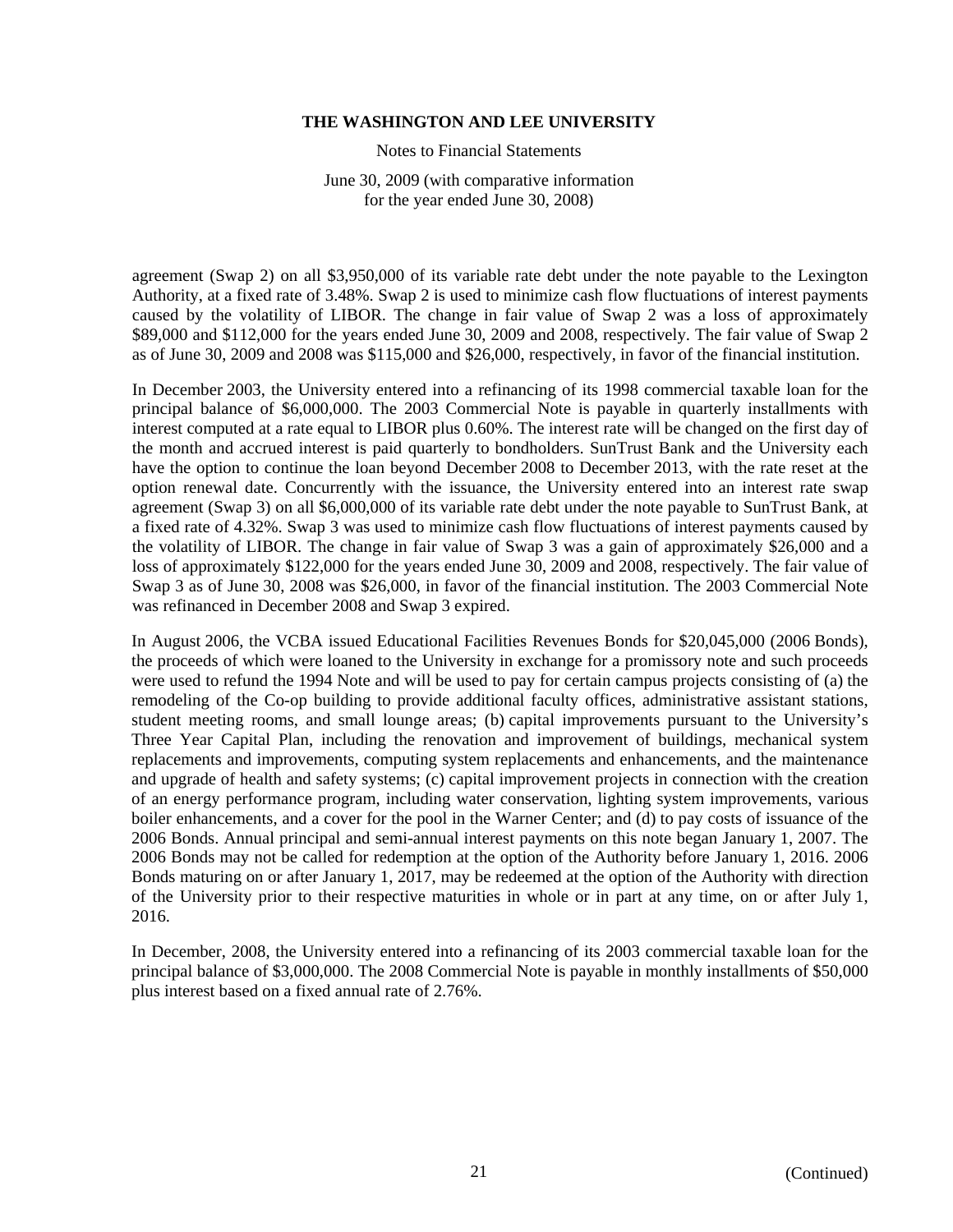Notes to Financial Statements

June 30, 2009 (with comparative information for the year ended June 30, 2008)

## **(12) Net Assets Released from Restrictions**

Net assets are released from donor restrictions when expenses are incurred to satisfy the restricted purposes or by occurrence of other events as specified by donors. Purpose restrictions accomplished during the year ended June 30, 2009 were as follows (in thousands):

| Financial aid           | \$<br>2,099  |
|-------------------------|--------------|
| Program support         | 2,255        |
| Other                   | 5,157        |
|                         | 9,511        |
| Buildings and equipment | 5,466        |
| Total                   | \$<br>14,977 |

#### **(13) Expenses**

Expenses for the years ended June 30, 2009 and 2008 were incurred for the following (in thousands):

|                                       | 2009    | 2008    |
|---------------------------------------|---------|---------|
| Salaries, wages and benefits          | 74,756  | 66,689  |
| Supplies and services                 | 33,570  | 31,417  |
| Depreciation                          | 9,088   | 8,581   |
| Costs of sales, auxiliary enterprises | 4,647   | 4,447   |
| Interest                              | 5,930   | 6,067   |
| Total                                 | 127.991 | 117,201 |

#### **(14) Lead Annuity Trust Agreements**

The University has entered into certain lead annuity trust agreements (the Trusts) with donors whereby the University will receive a percentage of the Trusts' fair values each year. Upon termination of the Trusts, the remaining assets will be remitted to the beneficiaries named by the donors. As of June 30, 2009, the fair value of the Trusts' assets and the related income for the year then ended were \$32,604,000 and \$835,000, respectively. As of June 30, 2008, the fair value of the Trusts' assets and the related income for the year then ended were \$44,995,000 and \$835,000, respectively. The fair value of the charitable lead annuity trusts agreements is included in investments and the associated liabilities to beneficiaries are included in split interest agreement obligations in the statement of financial position.

## **(15) Retirement Plan**

Academic and nonacademic personnel of the University are included in the 403(b) contributory retirement plan of the Teachers Insurance and Annuity Association and College Retirement Equities Fund (TIAA-CREF). The University matches optional employee contributions up to 5% of their annual salary. In addition, the University makes a mandatory contribution of 5% of the employee's annual salary. Contributions are paid currently to TIAA-CREF. The University's cost under this plan amounted to approximately \$4,636,000 and \$4,176,000 for the years ended June 30, 2009 and 2008, respectively.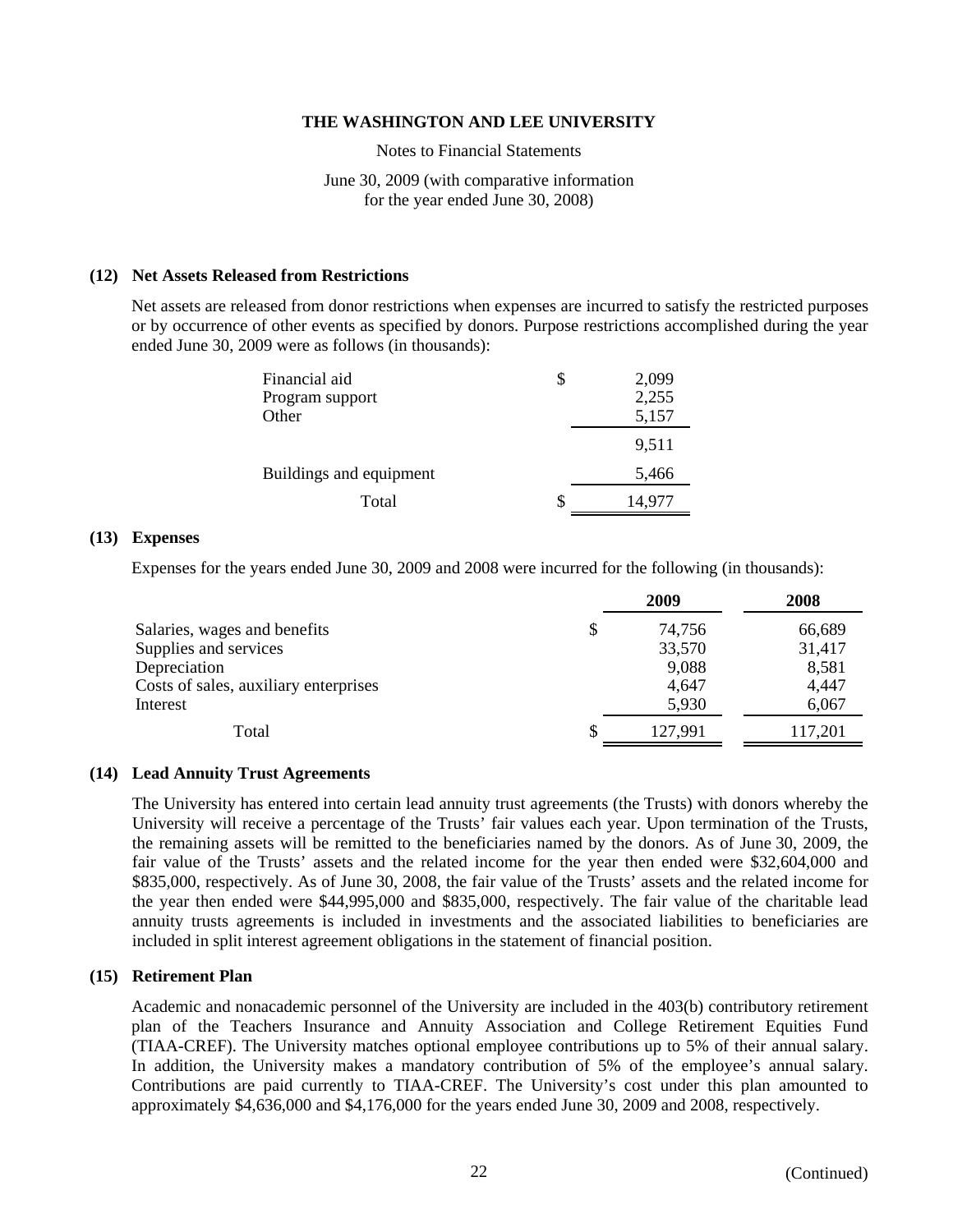Notes to Financial Statements

June 30, 2009 (with comparative information for the year ended June 30, 2008)

## **(16) Postretirement Benefits**

The University currently provides health insurance in the form of a retiree medical benefit (the Plan) to certain retired employees and their dependents. The costs of postretirement benefits are accrued during the service lives of employees. Employees of record prior to April 1, 2003 are eligible to qualify for this benefit. Those hired on or after April 1, 2003 cannot participate in the Plan. The Plan is unfunded.

The components of net periodic postretirement benefit cost for the years ended June 30, 2009 and 2008 were as follows (in thousands):

|                                                                | 2009 | <b>2008</b> |
|----------------------------------------------------------------|------|-------------|
| Service cost (benefits attributed to employee service during   |      |             |
| the year)                                                      | 367  | 387         |
| Interest cost on accumulated postretirement benefit obligation | 615  | 637         |
| Amortization of actuarial gain and prior service cost          | (9)  | 72)         |
| Net periodic postretirement benefit cost                       | 973  | 952         |

The amortized actuarial gain results from changes in certain assumptions and will be amortized over a period based on the average future service of participants expected to receive plan benefits.

The discount rate used in determining the accumulated postretirement benefit obligation (APBO) as of June 30, 2009 and 2008 was 6.25%. The assumed health care cost trend used in measuring the accumulated postretirement benefit obligation was 9.5% in 2009, decreasing to 5% over the next ten years. Effective September 1, 2008, the postretirement benefit plan changed from self-insured to fully insured. In conjunction with this change, 1) the retiree premium rate decreased from 40% of the plan costs to 34% of the Medicare Advantage premium rate, and 2) the lifetime benefit maximum changed from an accumulation of claims paid to an accumulation of employer premiums paid. The increase in APBO as a result of these changes is amortized in benefit costs using the straight-line method over ten years, which is the approximate average of future years of service to full eligibility for active participants. As a result of the change to a fully insured plan, the University will no longer receive a prescription drug subsidy under Medicare Part D.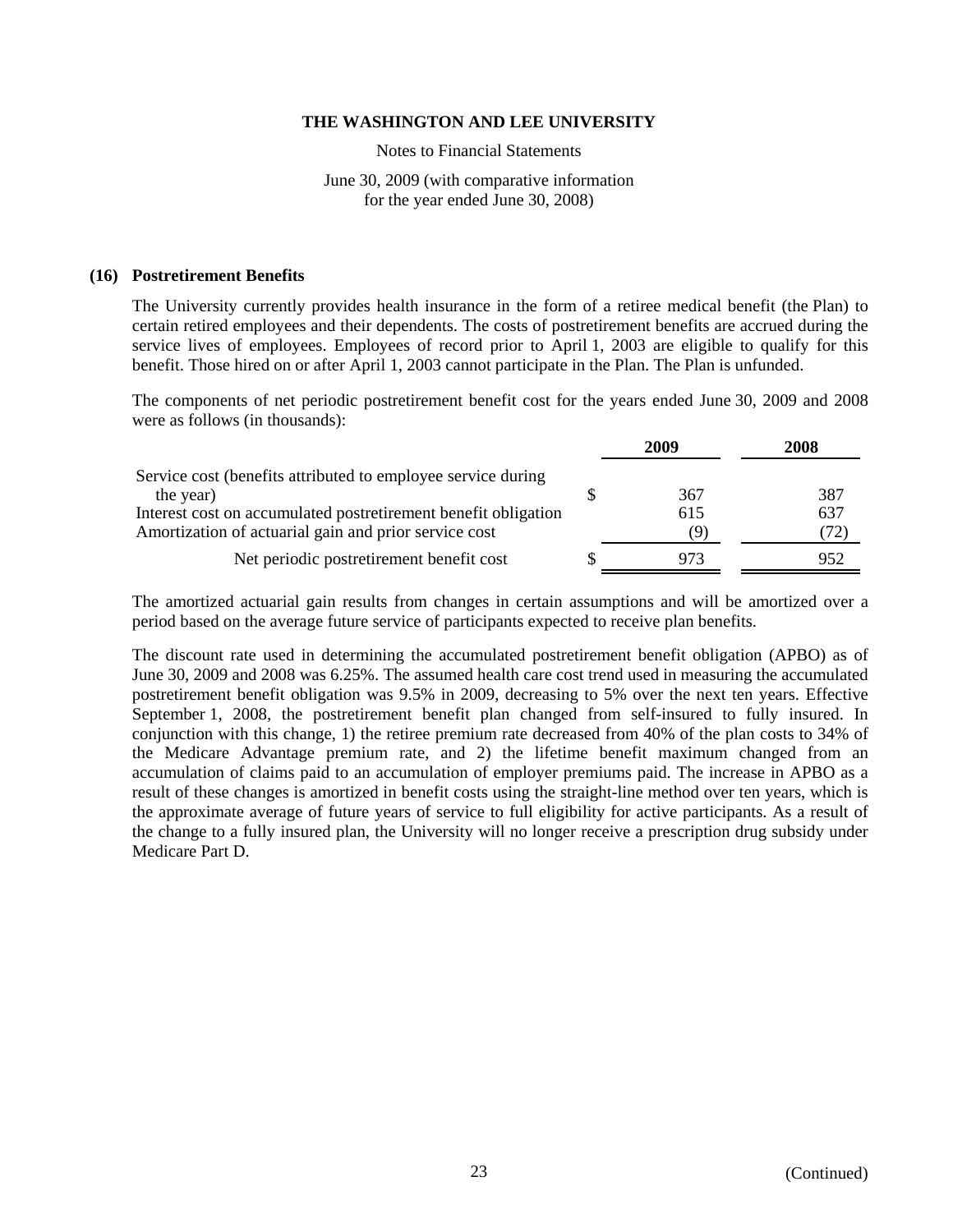Notes to Financial Statements

## June 30, 2009 (with comparative information for the year ended June 30, 2008)

The following information summarizes activity in the unfunded postretirement benefit plan for the years ended June 30, 2009 and 2008 (in thousands):

|                                                                                                    | 2009   | 2008  |
|----------------------------------------------------------------------------------------------------|--------|-------|
| Change in benefit obligation:                                                                      |        |       |
| Accumulated benefit obligation, beginning of year                                                  | 9,653  | 9,978 |
| Service cost                                                                                       | 367    | 387   |
| Interest cost                                                                                      | 615    | 637   |
| Prior service cost for plan changes                                                                | 1,548  |       |
| Actuarial gain                                                                                     | (307)  | (994) |
| Net benefits paid                                                                                  | (377)  | (355) |
| Accumulated benefit obligation, end of year                                                        | 11,499 | 9,653 |
| Amount not yet recognized in net periodic benefit cost and<br>included in unrestricted net assets: |        |       |
| Actuarial gain and prior service cost, net                                                         | 1.454  | 2.703 |

Projected postretirement health benefits expected to be paid in each of the next five fiscal years are: 2010 – \$328,000; 2011 – \$403,000; 2012 – \$486,000; 2013 – \$585,000; and 2014 – \$679,000. An additional \$4,792,000 is expected to be paid for the fiscal years 2015 through 2019.

Total employer and participant contributions are \$377,000 and \$155,000, respectively, for the year ended June 30, 2009. Total benefits paid for the year ended June 30, 2009 are \$532,000. The employer and participant contributions for the year ending June 30, 2010 are expected to be \$328,000 and \$155,000, respectively, for a total of \$483,000 in benefits paid. The expense discount rate for both June 30, 2009 and 2008 is 6.25%. The measurement date was June 30, 2009.

## **(17) Commitments**

The University's contractual commitments for capital expenditures totaled approximately \$6,667,000 at June 30, 2009, and were comprised of the following (in thousands):

| <b>Colonnade Renovation</b>       |   | 5,503 |
|-----------------------------------|---|-------|
| Sorority House Construction       |   | 259   |
| Fraternity House fire restoration |   | 192   |
| Jewish Life Center - Hillel House |   | 197   |
| Various other projects            |   | 516   |
|                                   | S | 6.667 |

Subsequent to June 30, 2009, the University entered into an additional contractual commitment for the Jewish Life Center – Hillel House for approximately \$2,175,000.

## **(18) Concentration Risk**

Financial instruments that potentially subject the University to concentration of risk consist primarily of an equity investment in a large U.S. company. This investment comprised 81% and 79% of total funds held in trust by others as of June 30, 2009 and 2008, respectively.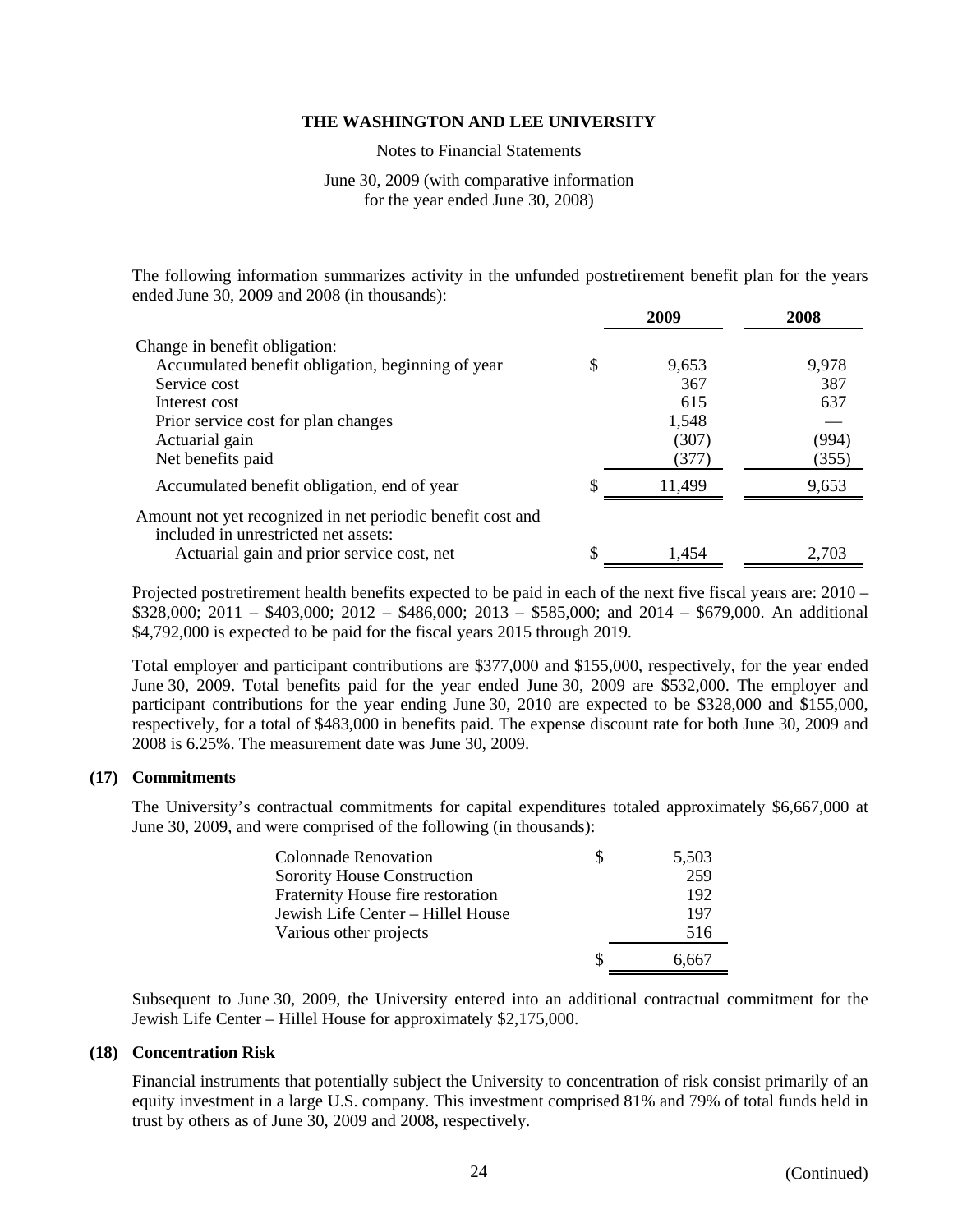Notes to Financial Statements

June 30, 2009 (with comparative information for the year ended June 30, 2008)

At times during the year, the University maintains cash balances at financial institutions in excess of Federal Deposit Insurance Corporation (FDIC) limits.

## **(19) Contingencies**

The University receives revenues under U.S. Government grants and contracts. The ultimate determination of amounts received under these programs generally is based upon allowable costs, which are subject to audit, and are reported to the U.S. Government. Recovery of indirect costs is based on predetermined rates negotiated with the government. The University is of the opinion that adjustments, if any, arising from such audits will not have a material effect on the financial statements.

From time to time, the University is involved in various legal proceedings which is in the normal course of operations. In management's opinion, the University is not currently involved in any legal proceedings which individually or in the aggregate could have a material effect on the financial condition, change in net assets and/or liquidity of the University.

## **(20) Fair Value of Financial Instruments**

## *(a) Fair Value of Financial Instruments*

 The following methods and assumptions were used to estimate the fair value of each class of the University's financial instruments.

- **Cash and cash equivalents, student accounts receivables, other receivables, accounts payable, other payables, and accrued liabilities:** The carrying amounts approximate fair value because of the short maturity of these financial instruments.
- **Notes receivable:** The University has estimated the net realizable value of notes receivable, evaluated collection history, and has concluded the carrying amount approximates fair value.
- **Contributions receivable and split interest agreement obligations:** The University has estimated the net realizable value of contributions receivable and split interest agreement obligations, and has concluded the carrying amounts approximate fair value. The discount rates used in calculation of split interest agreement obligations ranged from 2.60% to 10.60% at June 30, 2009.
- **Investments and funds held in trust by others:** The fair values of marketable equity and debt securities are determined using quoted market prices at the reporting date multiplied by the quantity held. The fair value of mortgage loans to exempt employees is determined as the present value of future contractual cash flows discounted at an interest rate that reflects the risks inherent in those cash flows. The discount rate approximates rates currently offered by local lending institutions for loans of similar terms with comparable credit risk. The fair values of other investments without a readily determinable fair value, such as hedge fund investments, private equity and venture capital, natural resource and real estate investments, are estimated based on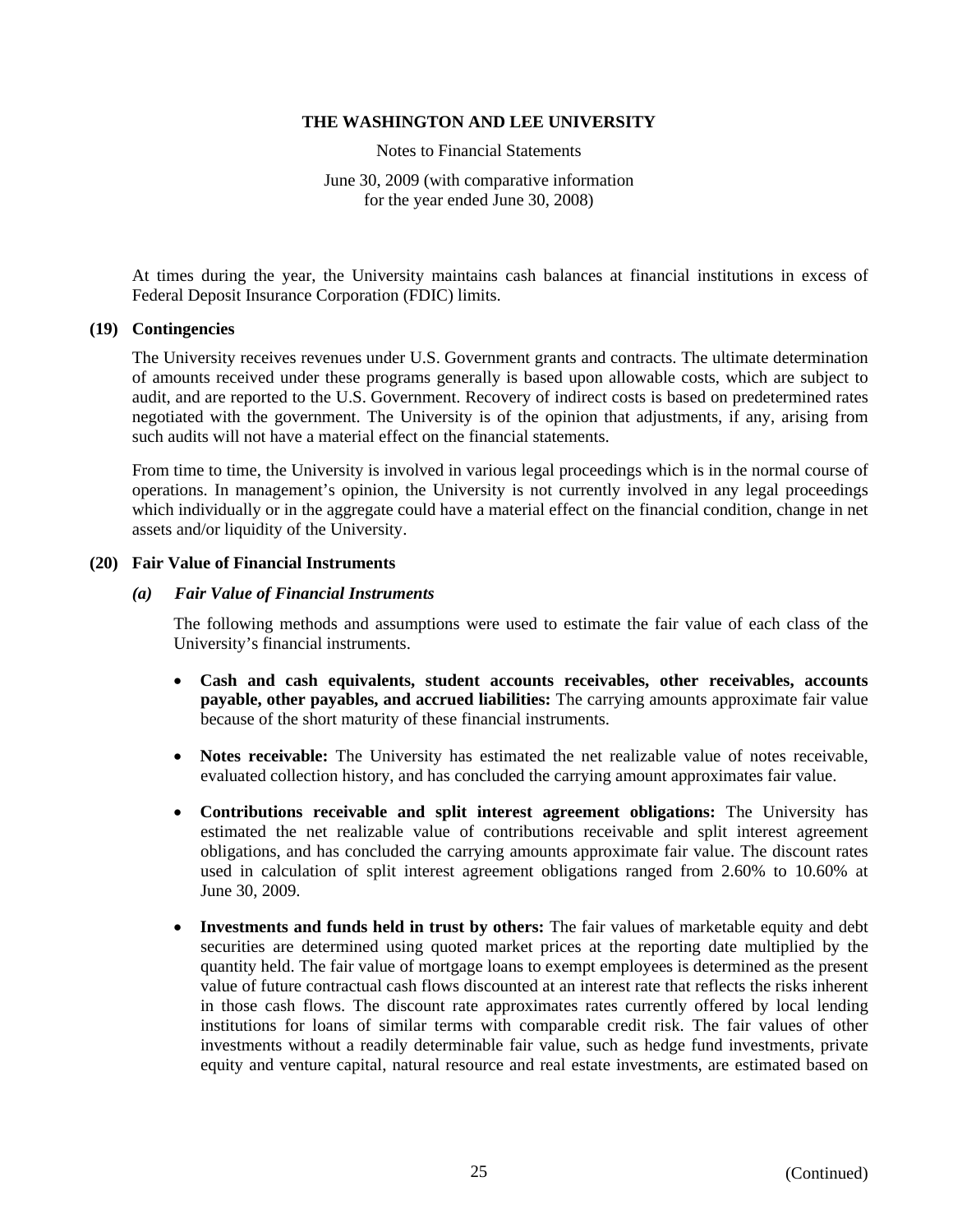Notes to Financial Statements

June 30, 2009 (with comparative information for the year ended June 30, 2008)

the investment's net asset value of shares or units held by the University at the reporting date as a practical expedient. The various net asset values are based on valuations provided by external investment managers, which are reviewed by the University for reasonableness. Short-term investments are comprised of short-term fixed income securities. Because of the nature of these assets, carrying amounts approximate fair values, which have been determined from public quotations, when available.

- **Interest rate swaps:** The fair value of interest rate swaps is determined using pricing models developed based on the LIBOR swap rate and other observable market data, adjusted to reflect nonperformance risk of both the counterparty and the University.
- **Long-term debt:** The estimated fair value of the University's long-term debt was \$127,200,000 and \$130,431,000 as of June 30, 2009 and 2008, respectively. Fair values for 2009 and 2008 were estimated based on an average interest rate of 4.32% and 4.47%, respectively, the bond buyer municipal index rate for June 30, 2009 and 2008. Using the remaining principal amortization structure of each series of bonds and interest rates, a calculation was performed to get a bond yield and then a discount rate for each existing series of bonds. Each discount rate was then used to calculate the present value of debt service, reflecting average interest rates that are slightly above current rates for similar indebtedness.

The methods described above may produce a fair value calculation that may not be indicative of net realizable value or reflective of future fair values. Furthermore, while the University believes its valuation methods are appropriate and consistent with other market participants, the use of different methodologies or assumptions to determine the fair value of certain financial instruments could result in a different fair value measurement at the reporting date.

# *(b) Fair Value Hierarchy*

SFAS No. 157 establishes a fair value hierarchy that prioritizes the inputs to valuation techniques used to measure fair value. The hierarchy gives the highest priority to unadjusted quoted prices in active markets for identical assets or liabilities (Level 1 measurements) and the lowest priority to measurements involving significant unobservable inputs (Level 3 measurements). The three levels of the fair value hierarchy are as follows:

- Level 1 inputs are quoted prices (unadjusted) in active markets for identical assets or liabilities that the University has the ability to access at the measurement date.
- Level 2 inputs are inputs other than quoted prices included within Level 1 that are observable for the asset or liability, either directly or indirectly.
- Level 3 inputs are unobservable inputs for the asset or liability.

The level in the fair value hierarchy within which a fair measurement in its entirety falls is based on the lowest level input that is significant to the fair value measurement in its entirety.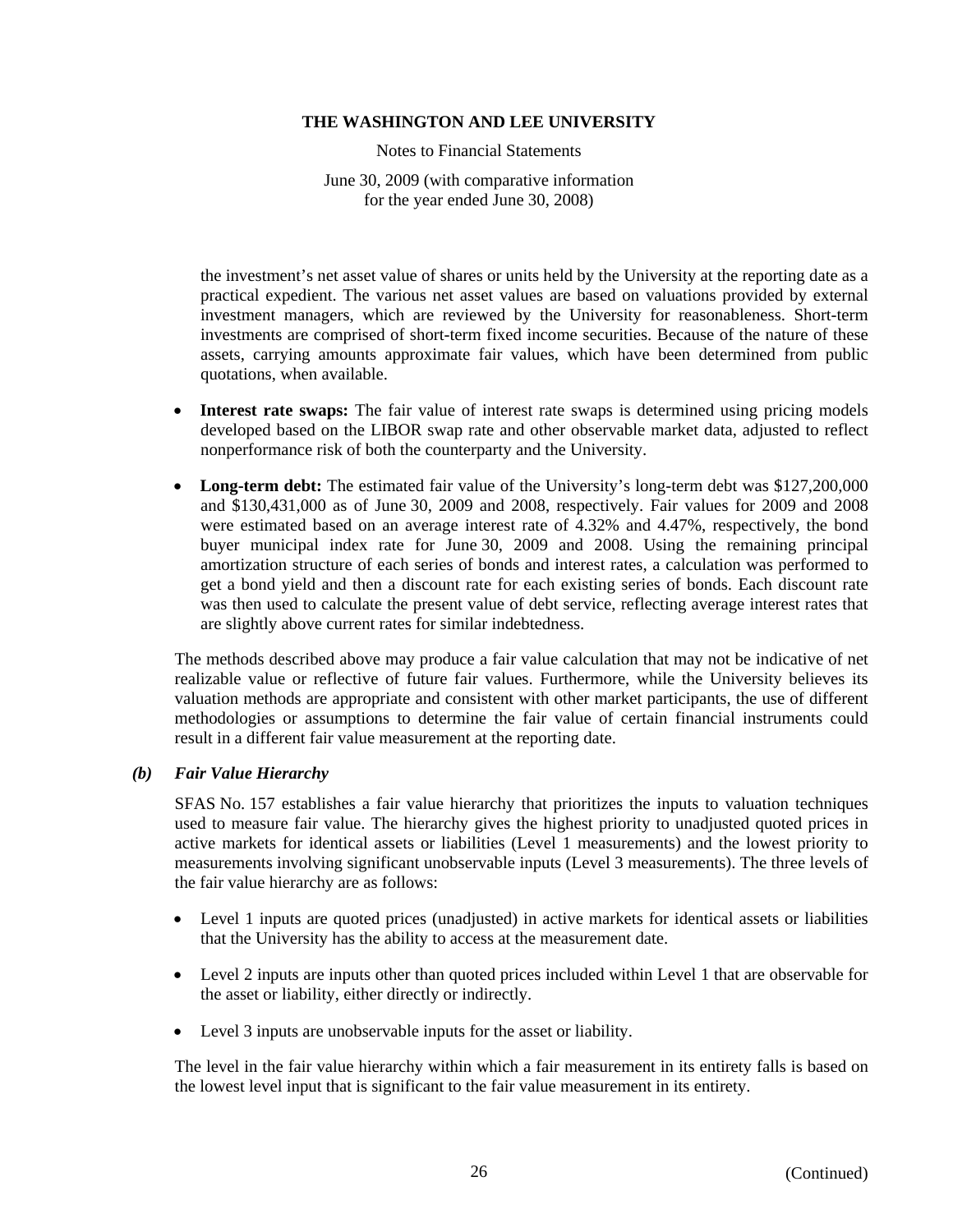Notes to Financial Statements

June 30, 2009 (with comparative information for the year ended June 30, 2008)

The following table presents assets and liabilities that are measured at fair value on a recurring basis at June 30, 2009 (in thousands):

|                               | <b>Total</b>  | <b>Fair Value Measurements at Reporting Date Using</b> |         |         |  |
|-------------------------------|---------------|--------------------------------------------------------|---------|---------|--|
|                               | June 30, 2009 | <b>Level 1</b>                                         | Level 2 | Level 3 |  |
| Assets:                       |               |                                                        |         |         |  |
| Investments:                  |               |                                                        |         |         |  |
| Short-term investments        | \$<br>29,394  | 28,558                                                 | 836     |         |  |
| Equities                      | 70,223        | 61,899                                                 | 20      | 8,304   |  |
| Fixed income                  | 28,243        | 27,964                                                 | 37      | 242     |  |
| Real assets                   | 53,083        |                                                        | 5,901   | 47,182  |  |
| Emerging markets              | 2,509         | 2,509                                                  |         |         |  |
| Hedge funds                   | 26,573        |                                                        |         | 26,573  |  |
| Mortgage loans to staff and   |               |                                                        |         |         |  |
| fraternities                  | 52,344        |                                                        | 52,344  |         |  |
| <b>Multi-Asset Class</b>      | 410,515       |                                                        |         | 410,515 |  |
| Other alternative investments | 33,254        |                                                        |         | 33,254  |  |
| Total investments             | 706,138       | 120,930                                                | 59,138  | 526,070 |  |
| Funds held in trust by others | 272,461       |                                                        |         | 272,461 |  |
| Total assets                  | \$<br>978,599 | 120,930                                                | 59,138  | 798,531 |  |
| Liabilities:                  |               |                                                        |         |         |  |
| Interest rate swaps           | \$<br>287     |                                                        | 287     |         |  |
| <b>Total liabilities</b>      | \$<br>287     |                                                        | 287     |         |  |

The University owns interests in alternative investment funds rather than in the securities underlying each fund, and therefore it is generally required to consider such investments as Level 2 or 3, even though the underlying securities may not be difficult to value or may be readily marketable. Because net asset value is used as a practical expedient to estimate fair value, the level in the fair value hierarchy in which each fund's fair value measurement is classified is based primarily on the University's ability to redeem all or a portion of its interest in each fund at or near the date of the statement of financial position. Accordingly, the inputs or methodology used for valuing or classifying investments for financial reporting purposes are not necessarily an indication of the risk associated with investing in those investments or a reflection on the liquidity of each fund's underlying assets and liabilities.